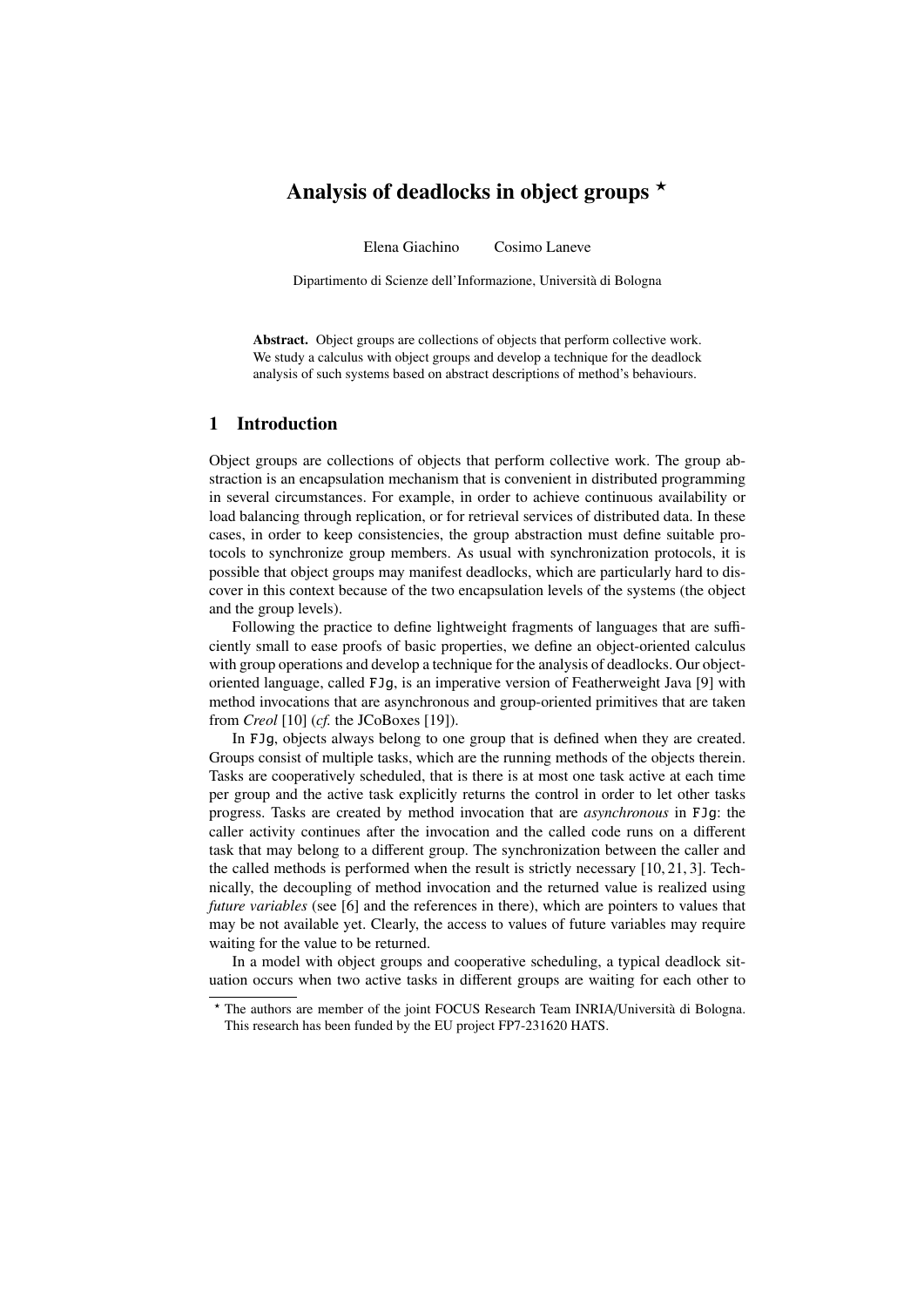return a value. This circular dependency may involve less or more than two tasks. For example, a case of circularity of size one is

Int fact(Int n){ if (n=0) then return 1 ; else return  $n^*(\text{this!fact}(n-1).get)$ 

The above FJg code defines the factorial function (for the sake of the example we include primitive types Int and conditional into FJg syntax. See Section 2.1). The invocation of this!  $fact(n)$  deadlocks on the recursive call this!  $fact(n-1)$  because the caller does not explicitly release the group lock. The operation get is needed in order to synchronously retrieve the value returned by the invocation.

We develop a technique for the analysis of deadlocks in FJq programs based on *contracts*. Contracts are abstract descriptions of behaviours that retain the necessary informations to detect deadlocks [12, 11]. For example, the contract of fact (assuming it belongs to the class Ops) is  $G()$  Ops. fact<sup>9</sup>:  $G()$  }. This contract declares that, when fact is invoked on an object of a group G, then it will call recursively fact on an object of the same group G without releasing the control – a *group dependency*. With this contract, any invocation of fact is fated to deadlock because of the circularity between G and itself (actually this.fact(0) never deadlocks, but the above contract is not expressive enough to handle such cases).

In particular, we define an inference system for associating a contract to every method of the program and to the expression to evaluate. Then we define a simple algorithm – the dla algorithm – returning informations about group dependencies. The presence of circularities in the result of dla reveals the possible presence of deadlocked computations. Overall, our results show the possibility and the benefit of applying techniques developed for process calculi to the area of object-oriented programming.

The paper is organized as follows. Section 2 defines FJg by introducing the main ideas and presenting its syntax and operational semantics. Section 3 discusses few sample programs in FJg and the deadlocks they manifest. Section 4 defines contracts and the inference algorithm for deriving contracts of expressions and methods. Section 5 considers the problem of extracting dependencies from contracts, presents the algorithm dla, and discusses its enhancements. Section 6 surveys related works, and we give conclusions and indications of further work in Section 7.

Due to space limitations, the technical details are omitted. We refer the interested reader to the full paper in the home-pages of the authors.

### 2 The calculus FJg

In FJg a program is a collection of class definitions plus an expression to evaluate. A simple definition in FJg is the class C in Table 1. This program defines a class C with a method m. When m is invoked, a new object of class C is created and returned. A distinctive feature of FJg is that an object belongs to a unique group. In the above case, the returned object belongs to a new group – created by the operator newg. If the new object had to belong to the group of the caller method, then we would have used the standard operation new.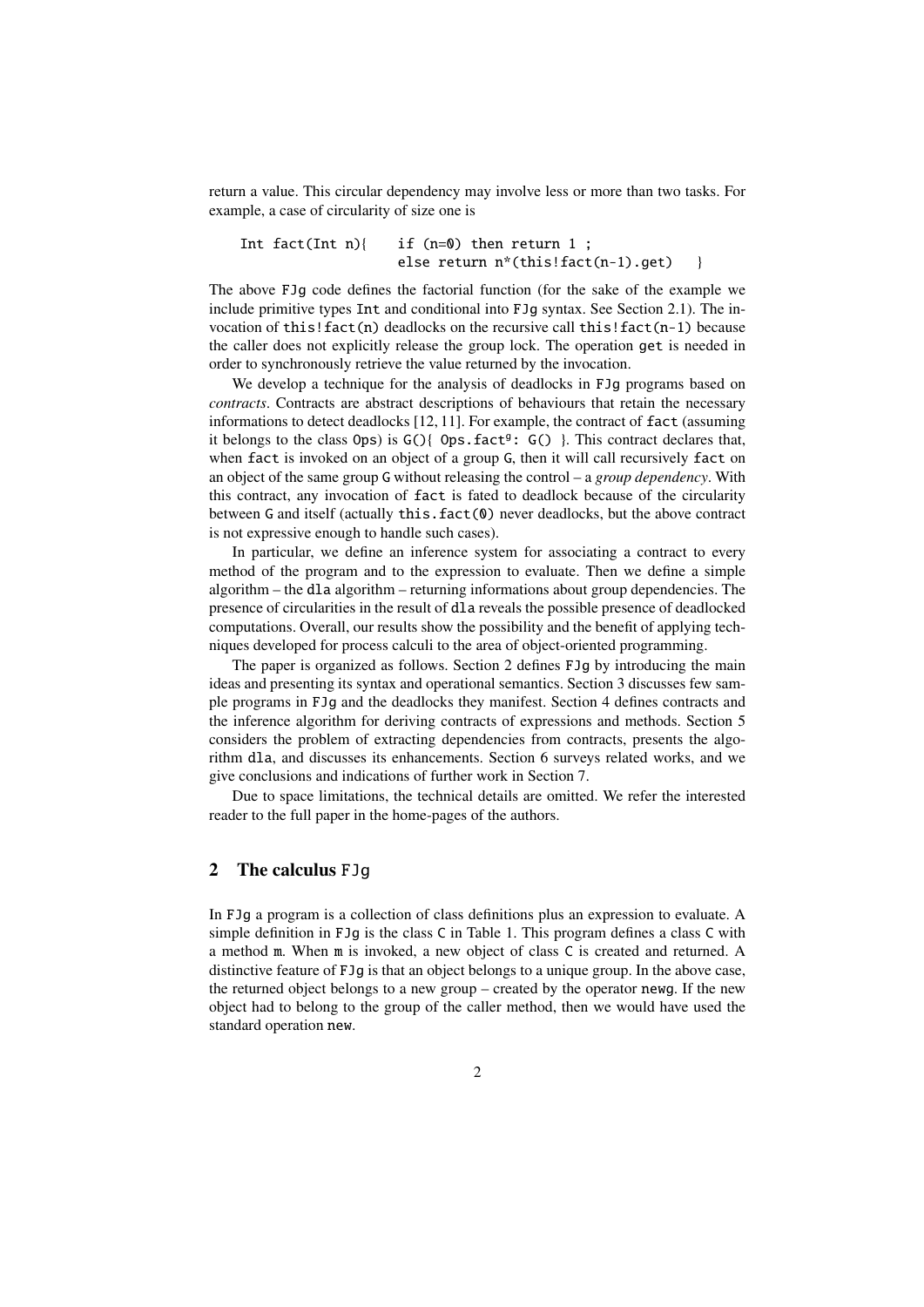class  $C \{ C m() \{ return newg C() ; } \}$ class D extends C { C n(D c) { return  $(c!m())$ .get ;} }

#### Table 1. Simple classes in FJg

Method invocations in FJg are asynchronous. For example, the class D in Table 1 defines an extension of C with method n. In order to emphasize that the semantics of method invocation is not as usual, we use the exclamation mark (instead of the dot notation). In FJg, when a method is invoked, the caller continues executing *in parallel with* the callee *without releasing its own group lock*; the callee gets the control by acquiring the lock of its group when it is free. This guarantees that, at each point in time, at most one task may be active per group. The get operation in the code of n constraints the method to wait for the return value of the callee before terminating (and therefore releasing the group lock).

In FJg, it is also possible to wait for a result without keeping the group lock. This is performed by the operation await that releases the group lock and leaves other tasks the chance to perform their activities until the value of the called method is produced. That is,  $x \, \text{Im}()$ . await.get corresponds to a method invocation in standard object-oriented languages.

The decoupling of method invocation and the returned value is realized in FJg by using *future types*. In particular, if a method is declared to return a value of type C, then its invocations return values of type Fut(C), rather than values of type C. This means that the value is not available yet; when it will be, it is going to be of type C. The operation get takes an expression of type Fut(C) and returns C (as the reader may expect, await takes an expression of type  $Fut(C)$  and returns  $Fut(C)$ ).

#### 2.1 Syntax

The syntax of FJg uses four disjoint infinite sets of *class names*, ranged over by A, B, C,  $\cdots$ , *field names*, ranged over by f, g,  $\cdots$ , *method names*, ranged over by m, n,  $\cdots$ , and *parameter names*, ranged over by  $x, y, \dots$ , that contains the special name this. We write  $\bar{C}$  as a shorthand for  $C_1, \dots, C_n$  and similarly for the other names. Sequences  $C_1$   $f_1, \dots, f_n$   $f_n$  are abbreviated as with  $\overline{C}$   $\overline{f}$ .

The abstract syntax of *class declarations* CL, *method declarations* M, and *expressions* e of FJg is the following

> CL ::= class C extends C { $\bar{C}$   $\bar{f}$ ;  $\bar{M}$ }  $M := C m (\overline{C} \overline{x}) \{ return e : \}$ e ::=  $x \mid \text{this.f} \mid \text{this.f} = e \mid e!m(\bar{e}) \mid new C(\bar{e}) \mid e$ ; e | newg  $C(\bar{e})$  | e.get | e.await

Sequences of field declarations  $\bar{C}$   $\bar{f}$ , method declarations  $\bar{M}$ , and parameter declarations  $\bar{C}$   $\bar{x}$  are assumed to contain no duplicate names.

A program is a pair (ct, e), where the *class table* ct is a finite mapping from class names to class declarations CL and e is an expression. In what follows we always assume a fixed class table cr. According to the syntax, every class has a superclass declared with extends. To avoid circularities, we assume a distinguished class name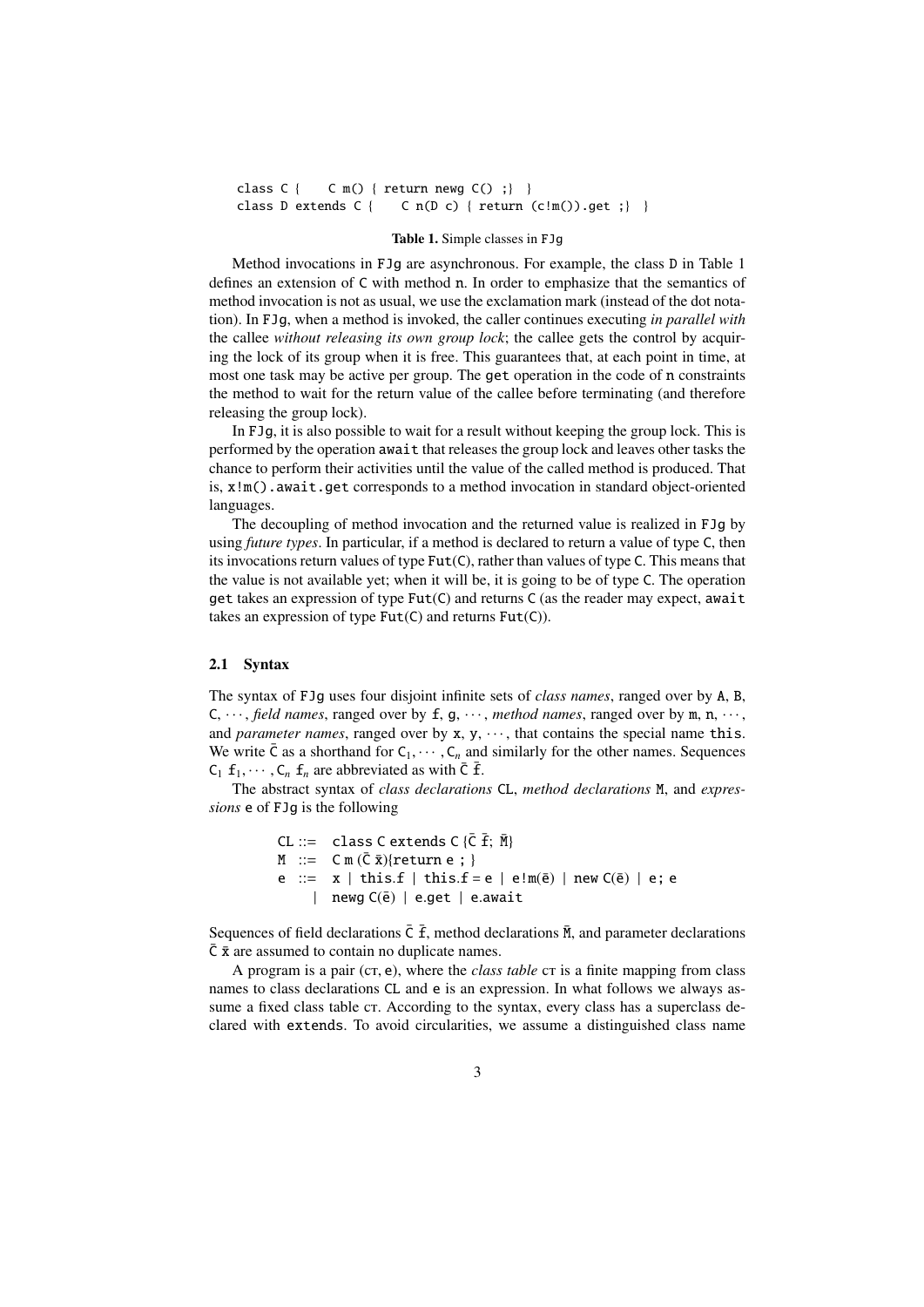Field lookup:

$$
fields(Object) = \bullet \qquad \frac{cr(C) = \text{class } C \text{ extends } D \{ \bar{C} \bar{f}; \ \bar{M} \} \quad fields(D) = \bar{C}' \bar{g}}{\text{fields}(C) = \bar{C} \bar{f}, \ \bar{C}' \bar{g}}
$$

Method type lookup:

$$
\text{cr}(C) = \text{class C extends D} \{ \bar{C} \bar{f}; \ \bar{M} \} \quad \text{cr}(C) = \text{class C extends D} \{ \bar{C} \bar{f}; \ \bar{M} \} \quad \text{cr}(C) = \text{class C extends D} \{ \bar{C} \bar{f}; \ \bar{M} \} \quad \text{m} \notin \bar{M} \quad \text{m} \notin \bar{M} \quad \text{m} \notin \bar{M} \quad \text{m} \notin \bar{M} \quad \text{m} \notin \bar{M} \quad \text{m} \notin \bar{M} \quad \text{m} \notin \bar{M} \quad \text{m} \notin \bar{M} \quad \text{m} \notin \bar{M} \quad \text{m} \notin \bar{M} \quad \text{m} \notin \bar{M} \quad \text{m} \notin \bar{M} \quad \text{m} \notin \bar{M} \quad \text{m} \notin \bar{M} \quad \text{m} \notin \bar{M} \quad \text{m} \notin \bar{M} \quad \text{m} \notin \bar{M} \quad \text{m} \notin \bar{M} \quad \text{m} \notin \bar{M} \quad \text{m} \notin \bar{M} \quad \text{m} \notin \bar{M} \quad \text{m} \notin \bar{M} \quad \text{m} \notin \bar{M} \quad \text{m} \notin \bar{M} \quad \text{m} \notin \bar{M} \quad \text{m} \notin \bar{M} \quad \text{m} \notin \bar{M} \quad \text{m} \notin \bar{M} \quad \text{m} \notin \bar{M} \quad \text{m} \notin \bar{M} \quad \text{m} \notin \bar{M} \quad \text{m} \notin \bar{M} \quad \text{m} \notin \bar{M} \quad \text{m} \notin \bar{M} \quad \text{m} \notin \bar{M} \quad \text{m} \notin \bar{M} \quad \text{m} \notin \bar{M} \quad \text{m} \notin \bar{M} \quad \text{m} \notin \bar{M} \quad \text{m} \notin \bar{M} \quad \text{m} \notin \bar{M} \quad \text{m} \notin \bar{M} \quad \text{m} \notin \bar{M} \quad \text{m} \notin \bar{M} \quad \text{m} \notin \bar{M} \quad \text{m} \notin \bar{M} \quad \text
$$

Method body lookup:

$$
\text{cr}(C) = \text{class C extends D} \{ \bar{C} \bar{f}; \ \bar{M} \} \qquad \text{cr}(C) = \text{class C extends D} \{ \bar{C} \bar{f}; \ \bar{M} \} \qquad \text{cr}(C) = \text{class C extends D} \{ \bar{C} \bar{f}; \ \bar{M} \} \qquad \text{m} \notin \bar{M} \qquad \text{m} \notin \bar{M}
$$

Heap lookup functions:

$$
H(o) = (C, G, [\overline{f} : \overline{v}])
$$
  
class(H, o) = C  
 
$$
group(H, o) = G
$$
 
$$
field(H, o, f_i) = v_i
$$

Table 2. Lookup auxiliary functions (• is the empty sequence)

Object with no field and method declarations whose definition does not appear in the class table. As usual, class  $C \{\cdots\}$  abbreviates class C extends Object  $\{\cdots\}$ .

Let *types* <sup>T</sup> be either class names <sup>C</sup> or *futures* Fut(C). Let also *fields*(C), *mtype*(m, <sup>C</sup>), and *mbody*(m, <sup>C</sup>) [9] be the standard FJ lookup functions that are reported in Table 2. The class table satisfies the following well-formed conditions:

- (*i*) Object  $\notin dom$ (cT);
- (*ii*) for every  $C \in dom(c\tau)$ ,  $c\tau(C) = \text{class } C \cdots$ ;
- (*iii*) every class name occurring in cr belongs to  $dom(c\tau)$ ;
- (*iv*) the least relation <: , called *subtyping relation*, over types T, closed by reflexivity and transitivity and containing

$$
\frac{C_1 <: C_2}{\text{Fut}(C_1) <: \text{Fut}(C_2)} \quad \frac{\text{cr}(C_1) = \text{class } C_1 \text{ extends } C_2 \{\cdots\}}{C_1 <: C_2}
$$

is antisymmetric;

(*v*) if  $cr(C) = \text{class } C \text{ extends } D \{ \cdots \} \text{ and } mtype(m, C) = \overline{C}' \rightarrow C' \text{ and } mtype(m, D) = \overline{D}' \rightarrow D' \text{ then } C' \leq D' \text{ and } \overline{D}' \leq \overline{C}'$  $\bar{D}' \rightarrow D'$  then  $C' < : D'$  and  $\bar{D}' < : \bar{C}'$ .

It is worth to remark that future types never appear in FJg programs, where types of fields and of methods are always classes. This restriction excludes either to store future values in fields or to invoke methods with future values (that later on may be

### 2.2 Semantics

Below we use an infinite set of *object names*, ranged over by  $o, o', \dots$ , an infinite set of group names, ranged over by  $G, G', \cdots$ , and an infinite set of *task names*, ranged over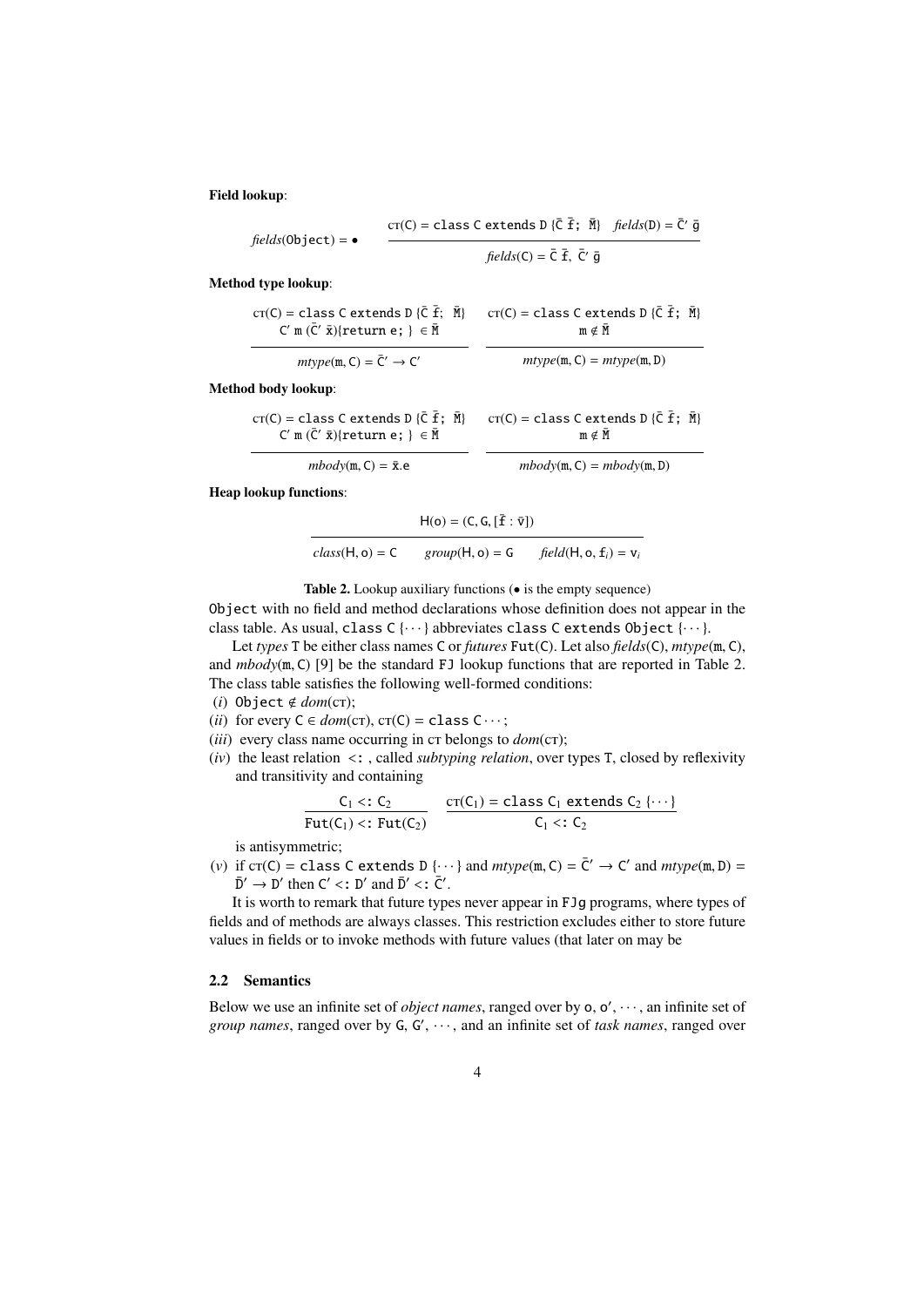by  $t, t', \cdots$ . We assume that the set of group names has a distinguished element  $\Theta$ , associated to the expressions irrelevant for the deadlock analysis, such as this.f.

FJg has an operational semantics that is defined in terms of a transition relation −→ between *configurations*  $H \vDash S$ , where H is the *heap* and S is a set of *tasks*. The heap maps (i) objects names o to tuples  $(C, G, [\bar{f} : \bar{v}])$  that record their class, their group, and their fields' values; (ii) group names G to either  $\perp$  or  $\top$  that specify whether the group is unlocked or locked, respectively. We use the standard update operations on heaps H[o  $\mapsto$  (C, G,  $[\bar{f} : \bar{v}]]$  and H[G  $\mapsto$  1] and on fields  $[\bar{f} : \bar{v}][f : v]$  with the usual meanings. Tasks are tuples  $t :_{o}^{1} e$ , where  $t$  is the task name, o is the object of the task, l is either  $\top$  (if the task owns the group lock) or  $\bot$  (if not), and e is the expression to evaluate. The superscript l is omitted when it is not relevant. In the semantic clauses, by abuse of the notation, the syntactic category e also addresses *values*, ranged over by v, which are either object or task names. The set of object and task names in e is returned by the function *names*(e). The same function, when applied to a set of tasks S returns the object, group, and task names in S. The operational semantics also uses

– the *heap lookup functions class*(H, <sup>o</sup>), *group*(H, <sup>o</sup>), and *field*(H, <sup>o</sup>, <sup>f</sup>*i*) that respectively return the class, the group and the values of *i*-th field of o in H (see Table 2);

– *evaluation contexts* E whose syntax is:

$$
E ::= \begin{array}{c|c|c|c|c} \hline & | & | & E \text{Im}(\bar{e}) & | & \text{this.f} = E & | & \text{o}!m(\bar{v}, E, \bar{e}) & | & \text{new C}(\bar{v}, E, \bar{e}) \\ & | & \text{new g C}(\bar{v}, E, \bar{e}) & | & E.get & | & E.await & | & E; e \end{array}
$$

The preliminary notions are all in place for the definition of the transition relation that is given in Table 3. It is worth to notice that, in every rule, a task moves if it owns the lock of its group. Apart this detail, the operations of update, object creation, and sequence are standard. We therefore focus on the operations about groups and futures. Rule (Invk) defines asynchronous method invocation, therefore the evaluation produces a future reference t' to the returned value, which may be retrieved by a get operation if needed. Rule (Newg) defines newg  $C(\bar{v})$ , which creates a new group G' and a new object o' of that group with fields initialized to  $\bar{v}$ . This object is returned and the group G' is unlocked - no task of its is running. It will be locked as soon as a method of o' is invoked – see (Lock). Rule (Release) models method termination that amounts to store the returned value in the configuration and releasing the group lock. Rule (GET) allows one to retrieve the value returned by a method. Rules (AwaitT) and (AwaitF) model the await operation: if the task  $t'$  is terminated  $-$  it is paired to a value in the configuration – then await is unblocking; otherwise the group lock is released and the task t is blocked. Rule (Config) has standard premises for avoiding unwanted name matches when lifting local reductions to complete configurations.

The initial configuration of a program  $(\text{cr}, \text{e})$  is  $H \vdash t :_0^{\tau} \text{e}[\frac{\theta}{\text{this}}]$  where  $H = \text{o} \mapsto$ <br>i.e.c.t.  $G \vdash 0$ ,  $G \mapsto \tau$  (following our previous agreement the class table is implicit) (Object, G, [ ]),  $G \mapsto \top$  (following our previous agreement, the class table is implicit).

*Example 1.* As an example, we detail the evaluation of the expression (newg  $D()$ )!n(newg D()).get, where the class D is defined in Table 1.

$$
H \Vdash t :_{0}^{T} (newg D())!n(newg D()) . get\n\longrightarrow H_1 \Vdash t :_{0}^{T} o1!n(newg D()) . get\n\longrightarrow H_2 \Vdash t :_{0}^{T} o1!n(o2). get\n\longrightarrow H_2 \Vdash t :_{0}^{T} t1.get, t1 :_{01}^{L} o2!m() . get\n(3)
$$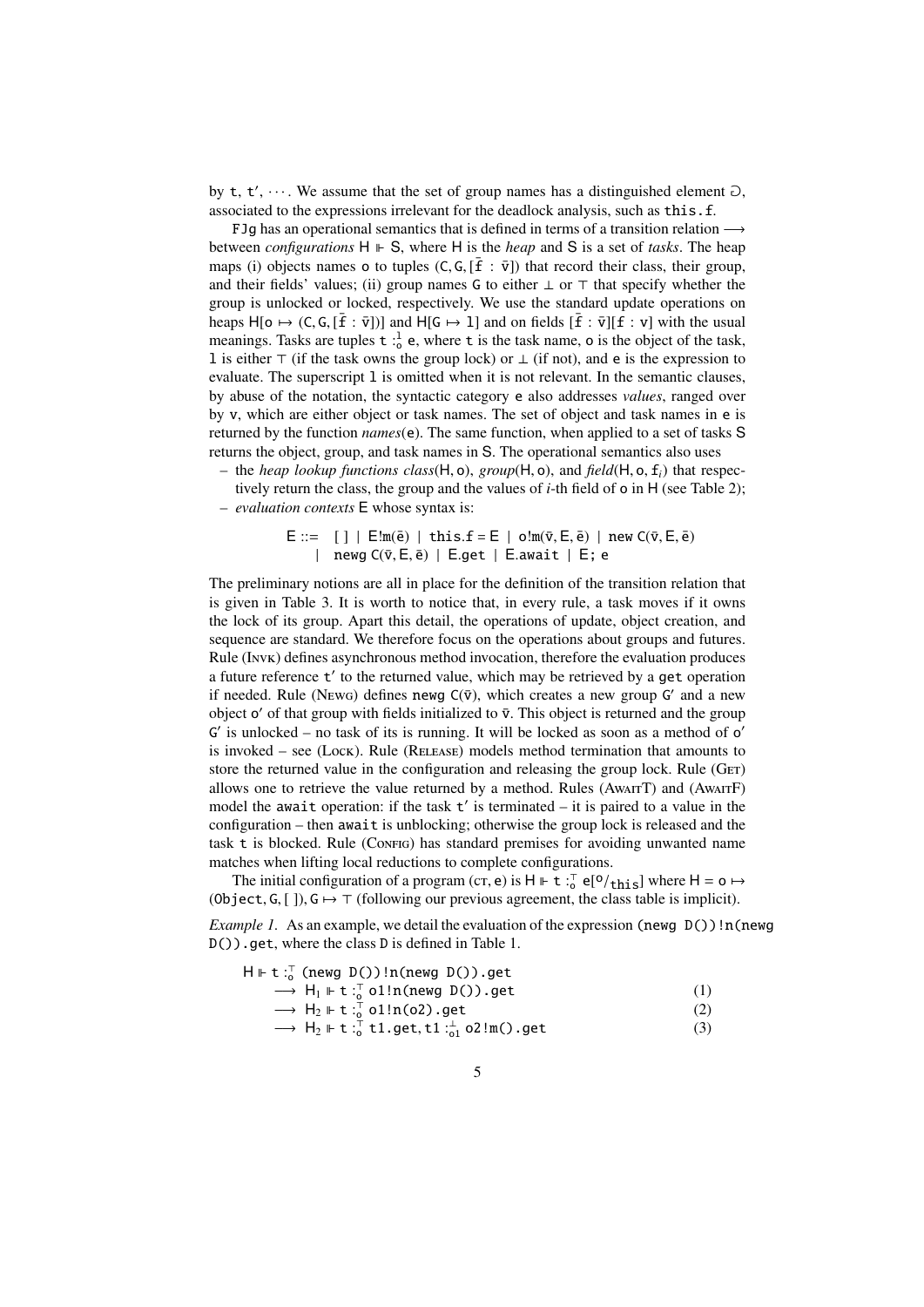(Update)  $H(o') = (C, G, [\overline{f} : \overline{v}])$ <br>  $H \Vdash t :_{o}^T E[o'.f = v] \longrightarrow H[o' \mapsto (C, G, [\overline{f} : \overline{v}][f : v])] \Vdash t :_{o}^T E[v]$  $(I_{\text{NVK}})$  $\text{class}(H, o') = C \quad \text{mod}y(m, C) = \bar{x}.e \quad t' \neq t$  $H \Vdash t :_{o}^{\tau} E[o' !m(\bar{v})] \longrightarrow H \Vdash t :_{o}^{\tau} E[t'], \quad t' :_{o'}^{\bot} e[0'/this] [\bar{V}/\bar{x}]$ (New)  $group(H, o) = G$  *fields*(C) =  $\overline{T}$   $\overline{f}$  $o' \notin dom(H)$  $H' = H[o' \mapsto (C, G, [\bar{f} : \bar{v}])]$  $H \Vdash t:_{o}^{T} E[\text{new } C(\bar{v})] \longrightarrow H' \Vdash t:_{o}^{T} E[o']$ (Newg)  $fields(C) = \overline{T} \overline{f} \quad o', G' \notin dom(H)$  $\int \frac{f \, d\, d\, s}{\, \mathrm{d} \, \mathrm{d} \, \mathrm{d} \, \mathrm{d} \, \mathrm{d} \, \mathrm{d} \, \mathrm{d} \, \mathrm{d} \, \mathrm{d} \, \mathrm{d} \, \mathrm{d} \, \mathrm{d} \, \mathrm{d} \, \mathrm{d} \, \mathrm{d} \, \mathrm{d} \, \mathrm{d} \, \mathrm{d} \, \mathrm{d} \, \mathrm{d} \, \mathrm{d} \, \mathrm{d} \, \mathrm{d} \, \mathrm{d} \, \mathrm{d} \, \mathrm{d} \, \mathrm{d} \, \mathrm{d} \, \mathrm{d} \$  $H \Vdash t:_{o}^{T} \mathsf{E}[\mathsf{newg C}(\bar{v})] \longrightarrow H' \Vdash t:_{o}^{T} \mathsf{E}[o']$ (Get)  $H \Vdash t :_{o}^{\tau} E[t'.get], t' :_{o'} v \longrightarrow H \Vdash t :_{o}^{\tau} E[v], t' :_{o'} v$ (AwaitT) H ⊩ t : $_{o}^{T}$  E[t'.await], t' :<sub>o'</sub> v → H ⊩ t : $_{o}^{T}$  E[t'], t' :<sub>o'</sub> v (AwaitF)  $group(H, o) = G$ <br>  $H[G \mapsto \top] \Vdash t :_o^{\top} E[t'.await] \longrightarrow H[G \mapsto \bot] \Vdash t :_o^{\bot} E[t'.await]$ (Lock)  $\frac{group(H, o) = G \quad e \neq v}{H[G \mapsto \bot] \Vdash t : o \to e \longrightarrow H[G \mapsto \top] \Vdash t : o \to o}$ (Release)  $group(H, o) = G$ <br>  $H[G \mapsto \top] \Vdash t :_{o}^{\top} v \longrightarrow H[G \mapsto \bot] \Vdash t :_{o}^{\bot} v$ (Seq)  $H \Vdash$  **t** :<sup>T</sup><sub>0</sub> **v**; **e**  $\longrightarrow$  **H**  $\Vdash$  **t** :<sup>T</sup><sub>0</sub> **e**  $(names(S') \setminus names(S)) \cap names(S'') = \emptyset$ (Config)  $H \Vdash S \longrightarrow H' \Vdash S'$  $H \Vdash S, S'' \longrightarrow H' \Vdash S', S''$ Table 3. The transition relation of FJg.  $\rightarrow$  H<sub>2</sub>[G1  $\rightarrow$  T]  $\parallel$  t :<sup>T</sup> t1.get, t1 :<sup>T</sup><sub>0</sub>1!m().get (4)<br>  $\rightarrow$  H<sub>2</sub>[G1  $\rightarrow$  T]  $\parallel$  t <sup>-T</sup> t1.get t1 <sup>-T</sup> t2.get t2 <sup>+1</sup> news C() (5)  $\rightarrow$  H<sub>2</sub>[G1  $\mapsto$  T]  $\Vdash$  t :  $\overline{t}$  t 1.get, t 1 :  $\overline{t}$  t 2.get, t 2 :  $\frac{1}{\omega}$  newg C() (5)<br>  $\rightarrow$  H<sub>2</sub>  $\Vdash$  +  $\overline{t}$  t 1 oet + 1  $\overline{t}$  t 2 oet + 2  $\overline{t}$  newg C() (6)  $\rightarrow$  H<sub>3</sub>  $\vdash$  t :<sup>T</sup><sub>0</sub> t 1 : get, t 1 : i<sup>T</sup><sub>0</sub> t 2 : iT<sub>0</sub> in t 2 : i<sup>T</sup><sub>0</sub> in t 2 : i<sup>T</sup><sub>0</sub> i c 3 (6) (6) (6)  $\rightarrow$  H<sub>4</sub>  $\mu$  t  $\cdot \cdot \cdot$  t 1.get, t 1  $\cdot \cdot \cdot$ <sup>T</sup> t 2.get , t 2  $\cdot \cdot \cdot$ <sup>T</sup> o 3 (7)<br>
→ H<sub>4</sub>  $\mu$  t  $\cdot$  <sup>T</sup> t 1 get t 1  $\cdot$  <sup>T</sup> o 3 t 2  $\cdot$  T o 3 (8) → H<sub>4</sub>  $\Vdash$  t : $\frac{1}{0}$  t 1.get, t 1 : $\frac{1}{01}$  o 3, t 2 : $\frac{1}{02}$  o 3 where  $H = o \mapsto (0 \text{bject}, G, [])$ ,  $G \mapsto \top$ <br>  $H_1 = H[o1 \mapsto (D, G1, [])$ ,  $G1 \mapsto \bot$ ]<br>  $H_3 = H_2[G1 \mapsto \top, G2 \mapsto \top]$  $H_2 = H_1[$   $\circ$  2  $\mapsto$   $(D, G_2, [$   $])$ ,  $G_2 \mapsto \perp$  $H_4 = H_3[03 \mapsto (C, G3, [1], G3 \mapsto \perp]$ 

The reader may notice that, in the final configuration, the tasks  $t1$  and  $t2$  will terminate one after the other by releasing all the group locks.

# 3 Deadlocks

We introduce our formal developments about deadlock analysis by discussing a couple of expressions that manifest deadlocks. Let D be the class of Table 1 and consider the expression (newg D())!n(new D()).get. This expression differs from the one of Example 1 for the argument of the method (now it is new D(), before it was newg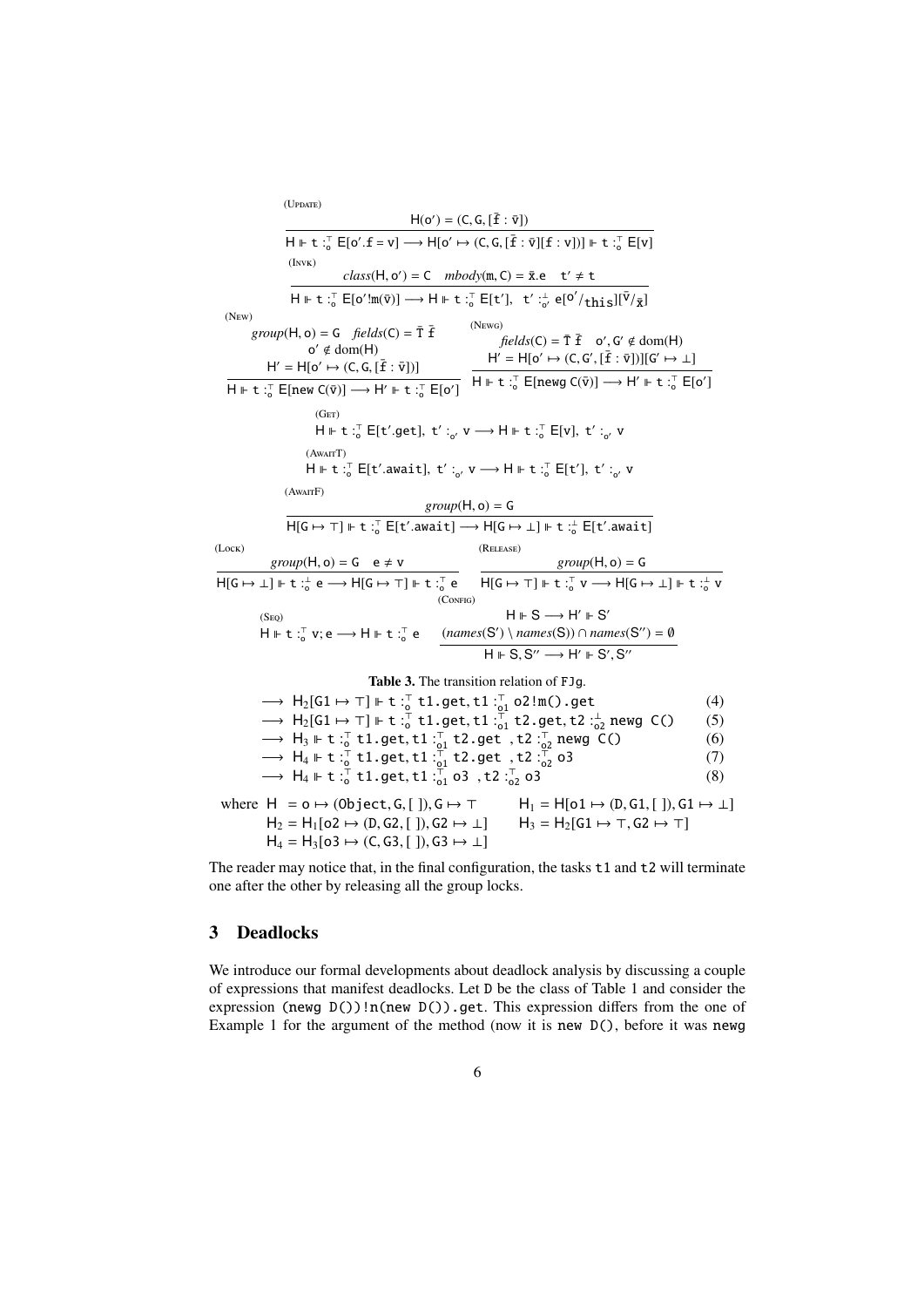$D()$ ). The computation of (newg  $D()$ )!n(new  $D()$ ). get is the same of the one in Example 1 till step (5), replacing the value of  $H_2$  with  $H_1[o2 \rightarrow (D, G1, [])]$  (o1 and o2 belong to the same group G1). At step (5), the task t2 will indefinitely wait for getting the lock of G1 since t1 will never release it.

Deadlocks may be difficult to discover when they are caused by schedulers' choices. For example, let D' be the following extension of the class C in Table 1:

```
class D' extends C \{D' n(D' b, D' c){ return b!p(c);c!p(b);this ;}
                      C p(D' c){ return (c|m()).get :} }
```
and consider the expression (newg  $D'($ ) !n(newg  $D'($ ),new  $D'($ ).get. The evaluation of this expression yields the tasks t  $\frac{1}{10}$  o1, t1  $\frac{1}{10}$  o1, t2  $\frac{1}{10}$  o3!m().get, t3  $\frac{1}{10}$ <br>o2!m() get, with  $0 \in G$  o1, o3  $\in G1$  and o2  $\in G2$  If t2 is completed before t3 o2!m().get with  $o \in G$ , o1, o3  $\in G1$  and o2  $\in G2$ . If t2 is completed before t3 grabs the lock (or conversely) then no deadlock will be manifested. On the contrary, the above tasks may evolve into t  $\frac{1}{10}$  o1, t1  $\frac{1}{101}$  o1, t2  $\frac{1}{102}$  t4.get, t3  $\frac{1}{103}$  t5.get, t4  $\frac{1}{103}$ <br>news CO t5  $\pm$  news CO that is a deadlock because neither t4 nor t5 will have any newg  $C()$ , t 5 : $\frac{1}{62}$  newg  $C()$  that is a deadlock because neither t 4 nor t 5 will have any chance to progress chance to progress.

# 4 Contracts in FJg

In the following we will consider *plain* FJg programs where methods never return fields nor it is possible to invoke methods with fields in the subject part or in the object part. For example, the expressions (this.f)!m() and  $x!n(this.f)$  are not admitted, as well as a method declaration like C  $p()$  return this. f; }. (The contract system in Table 4 and 5 will ban not-plain programs.) This restriction simplifies the foregoing formal developments about deadlock analysis; the impact of the restriction on the analysis of deadlocks is discussed in Section 7.

The analysis of deadlocks in FJg uses abstract descriptions of behaviours, called *contracts*, and an inference system for associating contracts to expressions (and methods). (The algorithm taking contracts and returning details about deadlocks is postponed to the next section.) Formally, *contracts*  $\gamma$ ,  $\gamma'$ ,  $\cdots$  are terms defined by the rules:

$$
\gamma ::= \varepsilon \mid C.m : G(\bar{G}); \gamma \mid C.m^g : G(\bar{G}); \gamma \mid C.m^a : G(\bar{G}); \gamma
$$

As usual,  $\gamma$ ;  $\varepsilon = \gamma = \varepsilon$ ;  $\gamma$ . When  $\bar{\gamma}$  is a tuple of contracts  $(\gamma_1, \dots, \gamma_n)$ , seq $(\bar{\gamma})$  is a shortening for the sequential composition  $\gamma_1; \cdots; \gamma_n$ . The sequence  $\gamma$  collects the method invocations inside expressions. In particular, the items of the sequence may be empty, noted  $\varepsilon$ ; or C.m : G( $\bar{G}$ ), specifying that the method m of class C is going to be invoked on an object of group G and with arguments of group  $\bar{G}$ ; or  $C \cdot m^q$ :  $G(\bar{G})$ , a method invocation followed by a net operation; or  $C \cdot m^q$ :  $G(\bar{G})$ , a method invocation followed by an tion followed by a get operation; or  $\text{C.m}^a$ :  $G(\bar{G})$ , a method invocation followed by an<br>avait operation. For example, the contract  $C_m(G)$ :  $D_n(G')$  defines two method await operation. For example, the contract  $C.m:G()$ ;  $D.n:G'()$  defines two method invocations on groups G and G', respectively (methods carry no arguments). The contract C.m:  $G()$ ;  $D.n^g: G'()$ ;  $E.p^a: G''()$  defines three method invocations on different groups; the second invocation is followed by a get and the third one by an await.

*Method contracts*, ranged over by  $G, G', \dots$ , are  $G(\bar{G})\{\gamma\}$  G', where G,  $\bar{G}$  are pairwise<br>erent group names –  $G(\bar{G})$  is the *header – G'* is the *returned group* and  $\gamma$  is a contract different group names  $-G(\bar{G})$  is the *header* –, G' is the *returned group*, and  $\gamma$  is a *contract*.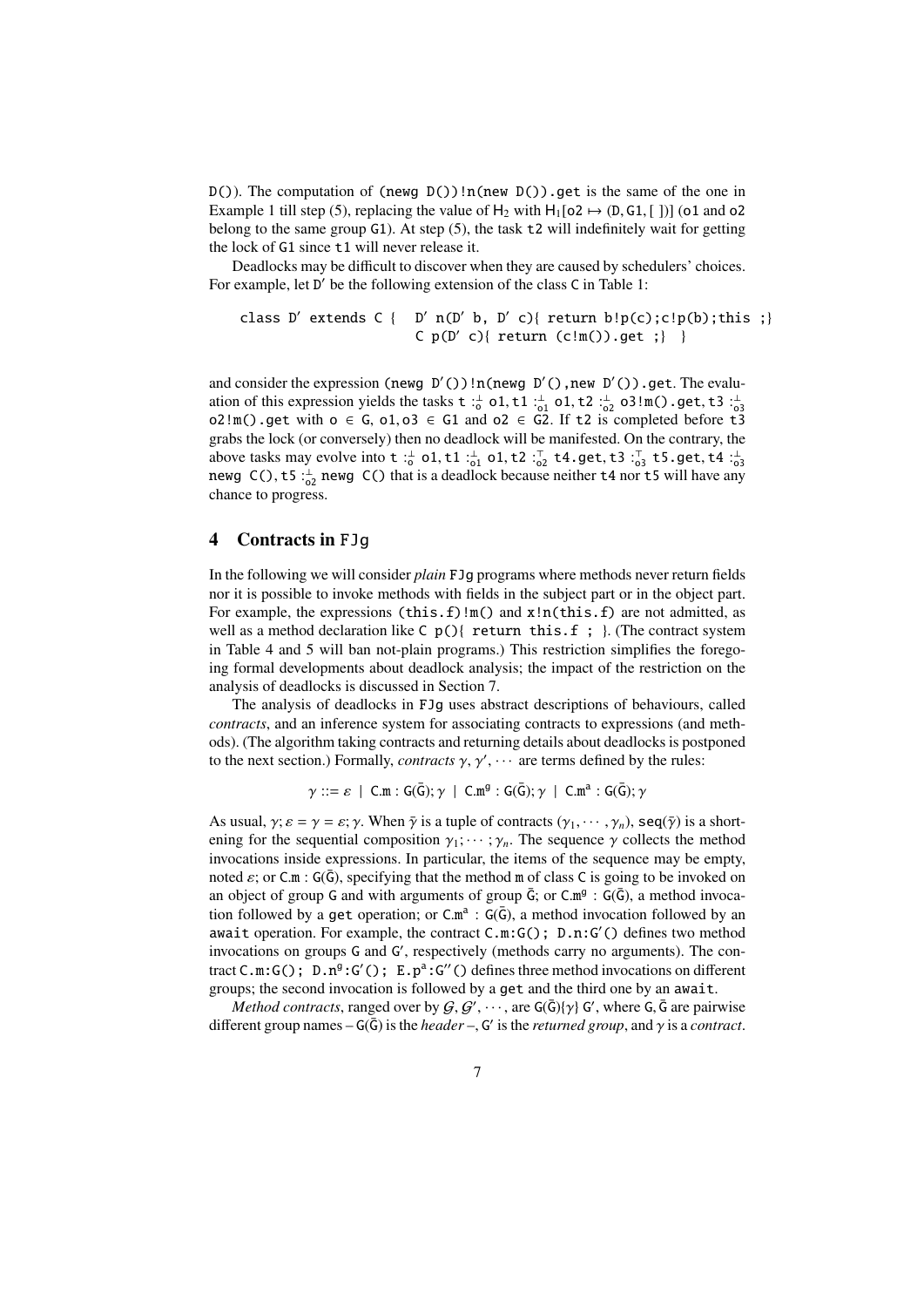A contract  $G(\bar{G})\{\gamma\}$  G' binds the group of the object this and the group of the arguments of the method invocation in the sequence  $\gamma$ . The returned group  $G'$  may belong to G. of the method invocation in the sequence γ. The returned group G' may belong to G,  $\bar{G}$  or not that is it may be a new group created by the method. For example, let  $\gamma$  – or not, that is it may be a new group created by the method. For example, let  $\gamma$  = C.m:G(); D.n<sup>g</sup>:G'(); E.p<sup>a</sup>:G''() in (i) G(G', G''){ $\gamma$ } G'' and (ii) G(G'){ $\gamma$ } G''. In case (i) every group name in  $\gamma$  is *bound* by names in the header. This means that method invocations are bound to either the group name of the caller or to group names of the arguments. This is not the case for (ii), where the third method invocation in its body and the returned group address a group name that is unbound by the header. This means that the method with contract (ii) is creating an object of class E belonging to a new  $group - called G'$  in the body – and is performing the third invocation to a method of this object.

Method contracts are quotiented by the least equivalence  $e^{\alpha}$  identifying two contracts that are equivalent after an injective renaming of (free and bound) group names. For example  $G(G')$ {C.m: $G()$ ;  $D.n^g : G'()$ ;  $E.p^a : G''()$ }  $G' = ^{\alpha} G_1(G_2)$ {C.m: $G_1()$ ;  $D.n^g : G_2()$ ;  $E.p^a: G''()$  G<sub>2</sub>. Additionally, since the occurrence of G'' represents an unbound group, writing G" or any other free group name is the same. That is  $G(G')$ {C.m: $G()$ ; D.n<sup>g</sup>: $G'()$ ;  $E.p^a: G''()$   $G' = ^{\alpha} G_1(G_2)$ {C.m: $G_1()$ ;  $D.n^g: G_2()$ ;  $E.p^a: G_3()$   $G_2$ .

Let Γ, called *environment*, be a map from either names to pairs (T, <sup>G</sup>) or class and method names, *i.e.* C.m, to terms  $G(\bar{G}) \rightarrow G'$ , called *group types*, where G,  $\bar{G}$ , G' are all different from  $\mathcal{D}$ . The contract judgement for expressions has the following form and meaning:  $\Gamma \vdash e : (T, G), \gamma$  means that the expression e has type T and group G and has contract  $\gamma$  in the environment  $\Gamma$ .

Contract rules for expressions are presented in Tables 4 where,

- in rule (T-Invk) we use the operator  $fresh(\bar{G}, G)$  that returns G if  $G \in \bar{G}$  or a fresh group name otherwise;
- in rules (T-Ger) and (T-Awair), we use the operator  $\delta$  defined as follows:

| $\varepsilon$ $\emptyset$ await $\varepsilon$                                                               |                                                                          |
|-------------------------------------------------------------------------------------------------------------|--------------------------------------------------------------------------|
| $(\gamma; C.m G(G))$ $\delta$ await $=\gamma; C.m^a G(G)$                                                   | $(\gamma; C.m^a G(\bar{G}))$ ( <i>await</i> = $\gamma; C.m^a G(\bar{G})$ |
| $(\gamma; \text{C.m } \text{G}(\bar{\text{G}}))$ (y get = $\gamma; \text{C.m}^g \text{G}(\bar{\text{G}})$ ) | $(\gamma; C.m^a \ G(\bar{G}))$ (i) get $= \gamma; C.m^a \ G(\bar{G})$    |
|                                                                                                             |                                                                          |

(the other combinations of get and await are forbidden by the contract system). The rule (T-FIELD) associates the group  $\supset$  to the expression this. f, provided the field f exists. This judgment, together with the premises of (T-INVK) and the assumption that  $\supset$ does not appear in  $\Gamma(\text{C.m})$ , imply that subjects and objects of method invocations cannot be expressions as this. f. Apart these constraint, the contract of  $e \, \text{Im}(\bar{e})$  is as expected, *i.e.* the sequence of the contract of e, plus the one of  $\bar{e}$ , with a tailing item C.m  $G(\bar{G})$ . Rules (T-New) and (T-NewG) are almost the same, except the fact that the latter one returns a fresh group name while the former one return the group of this. The other rules are standard.

Let  $G(\bar{G}) \rightarrow G' =^{\alpha} H(\bar{H}) \rightarrow H'$  if and only if  $G(\bar{G})\{\varepsilon\}G' =^{\alpha} H(\bar{H})\{\varepsilon\}H'$ . The contract judgements for method declarations, class declarations and programs have the following forms and meanings:

- $-I$ ; C  $\vdash$  D' m ( $\overline{D}$   $\overline{x}$ ){return e; } : G( $\overline{G}$ ){ $\gamma$ } G' means that the method D' m ( $\overline{D}$   $\overline{x}$ ){return e; } has method contract G( $\overline{G}$ ){ $\gamma$ } G' in the class C and in the environment  $\Gamma$ . has method contract  $G(\bar{G})\{\gamma\}$  G' in the class C and in the environment  $\Gamma$ ;<br> $\Gamma \vdash c$  lass C extends  $D \downarrow \overline{C}$   $\overline{f}$ ;  $\overline{M}$   $\vdash \overline{M}$   $\rightarrow \overline{G}$  means that the class d
- $\Gamma \vdash$  class C extends D { $\bar{C}$   $\bar{f}$ ;  $\bar{M}$ } : { $\bar{m} \mapsto \bar{G}$ } means that the class declaration C has contract { $\overline{m} \mapsto \overline{\mathcal{G}}$ } in the environment  $\Gamma$ ;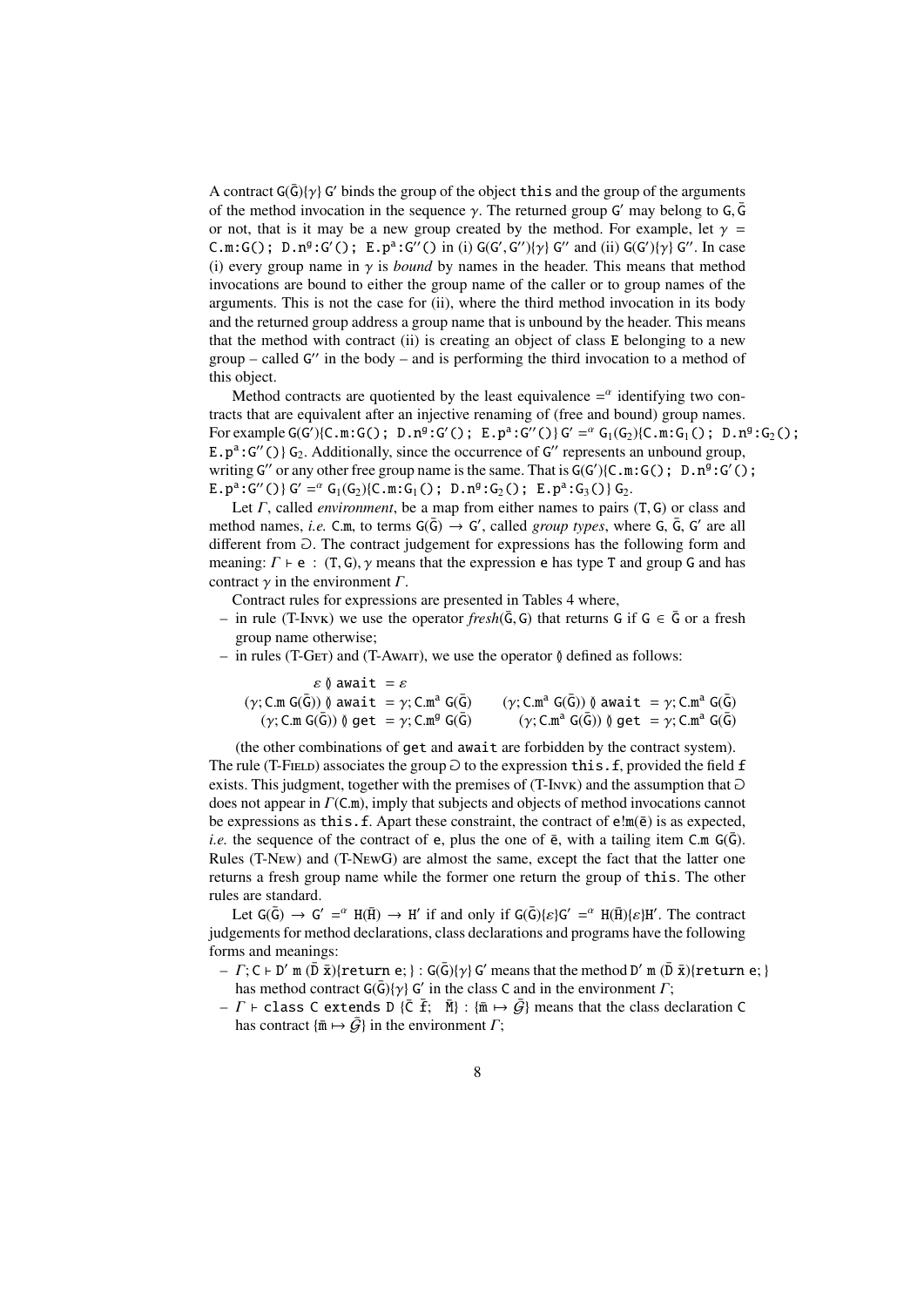| $(T$ -FIELD)<br>$(T-V_{AR})$<br>$\Gamma \vdash x : \Gamma(x), \varepsilon$<br>$(T-INVK)$                                                                                                                                                                      | $\Gamma$ + this: $(C, G)$ , $\varepsilon$ D $f \in \text{fields}(C)$<br>$\Gamma$ + this.f : (D, $\partial$ ), $\varepsilon$                                                                                                                                                                                                                                                                                                              |
|---------------------------------------------------------------------------------------------------------------------------------------------------------------------------------------------------------------------------------------------------------------|------------------------------------------------------------------------------------------------------------------------------------------------------------------------------------------------------------------------------------------------------------------------------------------------------------------------------------------------------------------------------------------------------------------------------------------|
|                                                                                                                                                                                                                                                               | $\Gamma \vdash e : (C, G), \gamma \quad \Gamma \vdash \bar{e} : (\bar{D}, \bar{G}), \bar{\gamma} \quad \bar{\cup} \notin \bar{GG}$<br>$mtype(m, C) = \overline{C} \rightarrow C' \overline{D} <: \overline{C}$<br>$\Gamma(\text{C.m}) = G'(\bar{G}') \rightarrow G''$ $G''' = \text{fresh}(G\bar{G}, G''[G\bar{G}/G'\bar{G}'])$<br>$\Gamma \vdash e!m(\bar{e})$ : $(Fut(C'), G'''), \gamma$ ; $(seq(\bar{\gamma}))$ ; C.m : $G(\bar{G})$ |
| $(T-New)$<br>$\Gamma$ + this : (C, G), $\varepsilon$ $\Gamma$ + $\bar{e}$ : ( $\bar{C}$ , $\bar{G}$ ), $\bar{\gamma}$<br>$fields(C') = \overline{C}' \overline{f}' \overline{C} < : \overline{C}'$<br>$\Gamma$ + new C'(ē) : (C', G), (seq( $\bar{\gamma}$ )) | $(T-NewG)$<br>$\Gamma \vdash \bar{e} : (\bar{C}, \bar{G}), \bar{\gamma}$ G fresh<br>$fields(C) = \overline{C}' \overline{f}' \overline{C} < : \overline{C}'$<br>$\Gamma$ + newg C( $\bar{e}$ ) : (C, G), (seq( $\bar{\gamma}$ ))                                                                                                                                                                                                         |
| $(T-GET)$<br>$\Gamma \vdash e : (Fut(C), G), \gamma$<br>$\Gamma \vdash$ e.get : $(C, G), \gamma \mathrel{\mathfrak{h}}$ get                                                                                                                                   | (T-Awarr)<br>$\Gamma \vdash e : (Fut(C), G), \gamma$<br>$\Gamma$ + e.await : (Fut(C), G), $\gamma$ ( await                                                                                                                                                                                                                                                                                                                               |
| (T-UPDATE)<br>$\Gamma$ + this: $(C, G)$ , $\varepsilon$ D $f \in \text{fields}(C)$<br>$\Gamma \vdash e : (D', G'), \gamma \quad D' \leq D$<br>$\Gamma$ + this.f = e : $(D', G'), \gamma$                                                                      | $(T-SEQ)$<br>$\Gamma \vdash e : (T, G), \gamma \quad \Gamma \vdash e' : (T', G'), \gamma'$<br>$\Gamma \vdash e$ ; $e'$ : $(T', G'), \gamma; \gamma'$                                                                                                                                                                                                                                                                                     |
|                                                                                                                                                                                                                                                               | <b>Table 4.</b> Contract rules of FJg expressions                                                                                                                                                                                                                                                                                                                                                                                        |

 $- \vdash (c_{\text{T}}, e)$ : cct,  $(T, G)$ ,  $\gamma$  means that the program (ct, e) has *contract class table* cct and type/group/contract  $(T, G)$ ,  $\gamma$ , where a contract class table maps class names to terms  $\{\bar{m} : \bar{\mathcal{G}}\}.$ 

Table 5 reports the typing judgments for method and class declarations and for programs. We use the auxiliary function  $mname(\bar{M})$  that returns the sequence of method names in  $\overline{M}$ . We also write  $m \in cr(C)$  if  $cr(C) = \text{class } C \text{ extends } D \text{ {C } F; M}$  and *m* ∈ *mname*( $\overline{M}$ ). Rule (T-Ркоскам) requires that if a subclass overrides a method of a superclass then the two methods must have equal contract. This constraint is expressed by the predicate ccr *is* cr *consistent* defined as follows:

for every 
$$
\text{cr}(C) = \text{class } C \text{ extends } D \{ \cdots \} :
$$
  
\n $m \in \text{cr}(C) \text{ and } m \in \text{cr}(D) \text{ implies } \text{ccr}(C)(m) = \alpha \text{ ccr}(D)(m)$ 

This consistency requirement may be definitely weakened: we defer to future works the issue of studying a sub-contract relation that is correct with respect to class inheritance.

The proof of correctness of the contract system in Tables 4 and 5 requires additional rules that define the contract correctness of (runtime) configurations. These rules are:

$$
\frac{\Gamma\vdash this : (C,G), \varepsilon \quad \Gamma \vdash t : (Fut(C), G'), \varepsilon}{\Gamma \vdash t . get : (C, G'), (G, G')} \qquad \frac{\Gamma \vdash e : (Fut(C), G), \varepsilon \quad e \neq t}{\Gamma \vdash e . get : (C, G), \varepsilon}
$$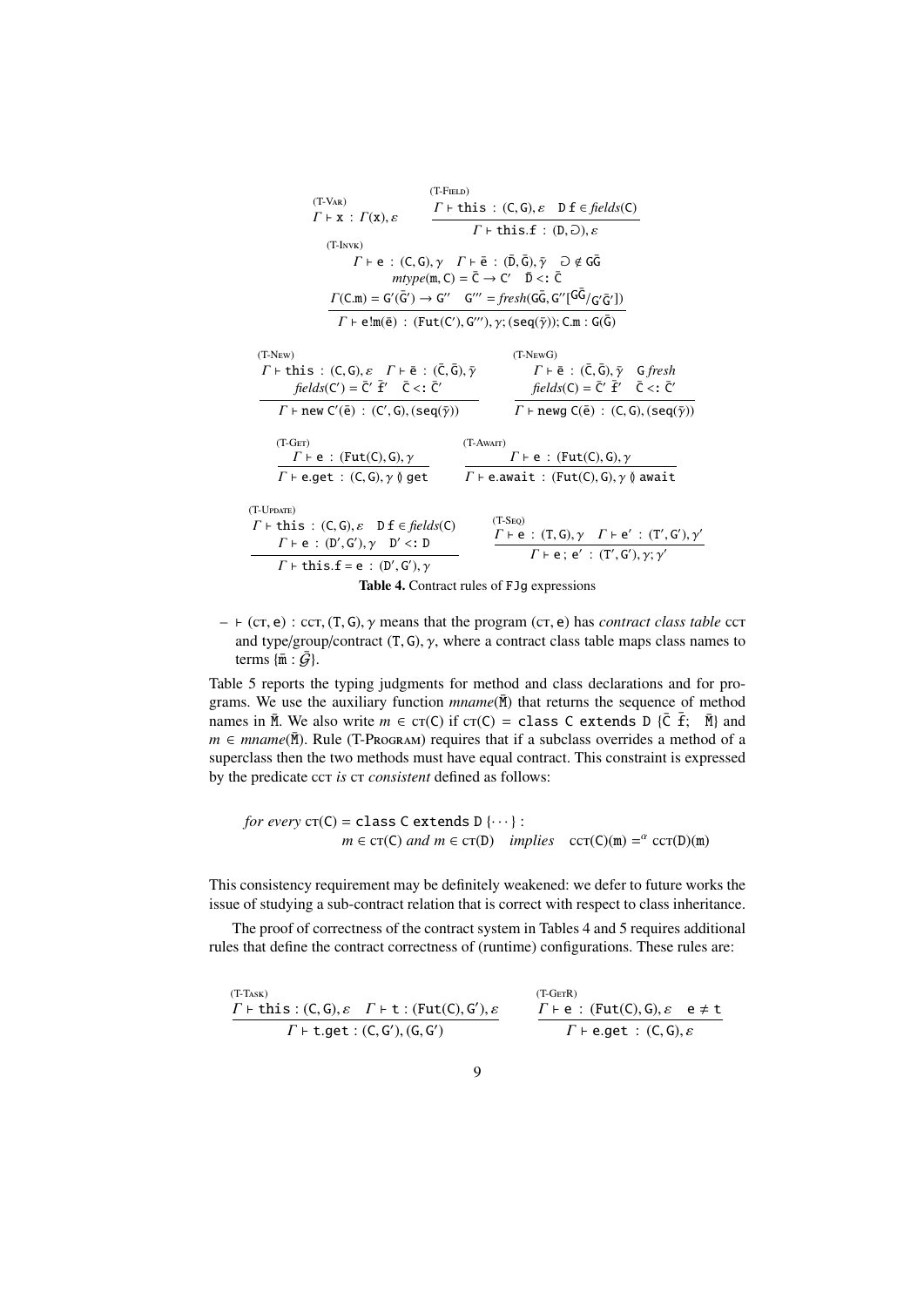Contractually correct method declaration and class declaration:

(T-Method)

$$
mtype(\mathfrak{m}, C) = \bar{C}' \rightarrow C' \quad \text{mbody}(\mathfrak{m}, C) = \bar{x}.e
$$
\n
$$
\bar{G}, G \text{ fresh} \quad \Gamma + \bar{x} : (\bar{C}', \bar{G}) + \text{this} : (C, G) \vdash e : (T', G'), \gamma \quad T' <: C'
$$
\n
$$
\Gamma(C.\mathfrak{m}) = \alpha' G(\bar{G}) \rightarrow G'
$$
\n
$$
\Gamma; C \vdash C' \mathfrak{m} (\bar{C} \bar{x}) \{\text{return } e; \} : G(\bar{G})\{\gamma\} G'
$$

Contractually correct class and program:

| $(T-CLASS)$                                                                                                                          |                                                            |  |  |  |
|--------------------------------------------------------------------------------------------------------------------------------------|------------------------------------------------------------|--|--|--|
| $\Gamma$ : C + $\overline{\mathbb{M}}$ : $\mathcal{G}$                                                                               |                                                            |  |  |  |
| $\Gamma$ + class C extends D { $\overline{C}$ $\overline{f}$ ; $\overline{M}$ } : {mname( $\overline{M}$ ) $\mapsto$ $\mathcal{G}$ } |                                                            |  |  |  |
| (T-Program)                                                                                                                          |                                                            |  |  |  |
| $C \in dom(c\tau)$ implies $\Gamma \vdash cr(C)$ : $cc\tau(C)$                                                                       |                                                            |  |  |  |
|                                                                                                                                      | CCT is CT consistent                                       |  |  |  |
|                                                                                                                                      | G fresh $\Gamma$ + this: (Object, G) + e: (T, G), $\gamma$ |  |  |  |
| $\vdash$ (ct, e) : cct, (T, G), $\gamma$                                                                                             |                                                            |  |  |  |
|                                                                                                                                      |                                                            |  |  |  |

Table 5. Contract rules for method declarations and class declarations

(T-Configuration)

$$
fields(C) = C f
$$
  
H(o) = (C, G, [ $\overline{f}$  :  $\overline{v}$ ]) implies  $\Gamma \vdash o : (C, G)$ ,  $\varepsilon$  and  $\Gamma \vdash \overline{v} : \overline{C}'$  and  $\overline{C}' <: \overline{C}$   
t :<sub>o</sub> e  $\in$  S implies  $\Gamma \vdash t : (Fut(D), G')$ ,  $\varepsilon$  and  $\Gamma \vdash e : (D, G')$ ,  $\gamma$  and  $o \in dom(H)$   
 $\Gamma \vdash (H \Vdash S)$ 

 $f(x) = \frac{1}{2}$ 

Rule (T-Task) define contract correctness of runtime expressions as t.get. The rule<br>uses contracts extended with terms  $(G, G') \propto$  While rule (T-GETR) deals with the exuses contracts extended with terms  $(G, G')$ . $\gamma$ . While rule (T-GETR) deals with the expression <sup>t</sup>.await.get. It is worth to notice the absence of rules for the runtime expression  $t$  await. In fact, the judgment of this expression follows by  $(T-AwAT)$  and the definition of  $\varepsilon \, \emptyset$  await.

#### Theorem 1 (Subject reduction).

- *1.* If  $\vdash$  (c $\tau$ , e) : (cc $\tau$ ,  $\gamma$ ) then the initial configuration of (c $\tau$ , e) is contractually cor*rect. Namely, there is*  $\Gamma$  *such that*  $\Gamma \vdash (H \Vdash t :_0^T e[0/t_{\text{his}}])$ *, where*  $\Gamma = 0 \mapsto (0 \text{hiect } G) \uparrow \mapsto (\text{Fut}(C) \uparrow G)$  and  $H = 0 \mapsto (0 \text{hiect } G \upharpoonright) \upharpoonright G \mapsto \top$  $(Object, G), t \mapsto (Fut(C), G) \text{ and } H = o \mapsto (Object, G, []), G \mapsto \top.$
- *2.* Let  $\Gamma \vdash (\mathsf{H} \Vdash \mathsf{S})$  and  $\mathsf{H} \Vdash \mathsf{S} \longrightarrow \mathsf{H}' \Vdash \mathsf{S}'$ . Then there is  $\Gamma'$  such that  $\Gamma' \vdash (\mathsf{H}' \Vdash \mathsf{S}')$ .

### 5 Deadlock analysis in FJg

The contract system in Tables 4 and 5 does not convey any information about deadlocks: it only associates contracts to expressions (and methods). The point is that contracts retain the necessary informations about deadlocks and the analysis may be safely reduced to them, overlooking all the other details. We begin with the formal definition of a deadlock.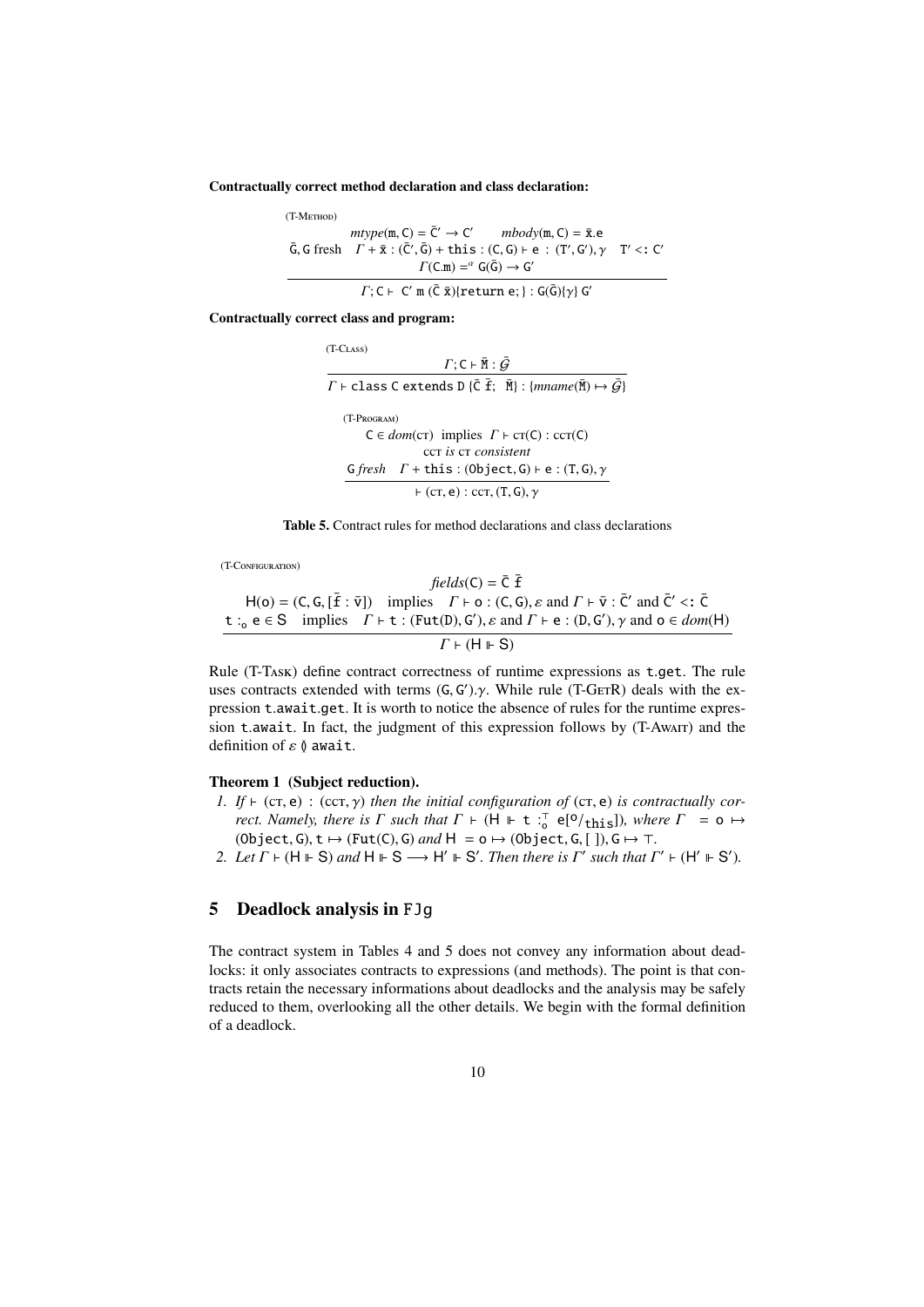Definition 1. *A configuration*  $H \vDash S$  *is* deadlocked *if there are*  $t_i$ ,  $o_i$ ,  $E_i$ *, and*  $e_i$ *, with*  $1 \leq i \leq n+k$ , such that  $n \geq 1$  and

- 
- every  $1 \le i \le n$  is  $t_i$ ;  $\overline{t}_i$  E<sub>i</sub>[ $t_{\ell_i}$ .get] with  $\ell_i \in 1..n + k$  and<br>
 every  $n+1 \le j \le n+k$  is  $t_j :_{\sigma_j}^{\perp} e_j$  with group(H,  $o_j$ ) ∈ {group(H,  $o_1$ ), · · · , group(H,  $o_n$ )}.

*A configuration*  $H \Vdash S$  *is* deadlock-free *if, for every*  $H \Vdash S \longrightarrow^* H' \Vdash S'$ ,  $H' \Vdash$ S' is not deadlocked. A program (ct, e) is deadlock-free if its initial configuration is<br>deadlock-free *deadlock-free.*

It is easy to verify that the programs discussed in Section 3 are not deadlock-free. We observe that a configuration may have a blocked task without retaining any deadlock. This is the case of the process  $C.m^g(G)$ , where  $C.m : G(\{C.m^g(G')\} \}$ , that produces an infinite chain of tasks  $\mathbf{t}_i :_{\mathbf{o}_i}^{\mathsf{T}} \mathbf{t}_{i+1}$ .get. (The following dla algorithm will reject this contract.)

We say that a configuration  $H \vDash S$  has a *group-dependency*  $(G, G')$  if S contains or the tasks  $t \cdot T$   $F[t'$  gat  $] t' \cdot g$  with  $t'$  retaining or not its group lock, or the either the tasks  $t :_{0}^{T} E[t'.get], t' :_{0'} e$ , with  $t'$  retaining or not its group lock, or the tasks  $t :_{0}^{T} E[t''.get]$  (in both cases e is not a value) and  $G = \alpha \alpha \mu n (H, \alpha)$  and tasks t : $\frac{1}{6}$  e, t' : $\frac{7}{6}$  E[t''.get] (in both cases e is not a value) and  $G = group(H, o)$  and  $G' = group(H, o')$ . A configuration contains a *group-circularity* if the transitive closure  $G' = group(H, o')$ . A configuration contains a *group-circularity* if the transitive closure<br>of its group-dependencies has a pair  $(G, G)$ . The following statement asserts that a groupof its group-dependencies has a pair (G, <sup>G</sup>). The following statement asserts that a groupcircularity signals the presence of a sequence of tasks mutually waiting for the release of the group lock of the other.

### Proposition 1. *A configuration is deadlocked if and only if it has a* group-circularity*.*

In the following, sets of dependencies will be noted  $G, G', \cdots$ . Sequences  $G_1, \cdots, G_n$ <br>are also used and shortened into  $\overline{G}$ . Let  $G \cup (G, \cdots, G_n)$  be  $G \cup G, \cdots, G \cup G_n$ are also used and shortened into  $\overline{G}$ . Let  $G \cup (G_1; \cdots; G_n)$  be  $G \cup G_1; \cdots; G \cup G_n$ . A set  $G$  is *not circular*, written  $G$ : not-circular, if the transitive closure of  $G$  does not contain any pair (G, <sup>G</sup>). The definition of being not circular is extended to sequences  $G_1; \cdots; G_n$ , written  $G_1; \cdots; G_n:$  not-circular, by constraining every  $G_i$  to be not circular.

Dependencies between group names are extracted from contracts by the algorithm dla defined in Table 6. This algorithm takes an *abstract class contract table* ∆<sub>CCT</sub>, a group name G and a contract  $\gamma$  and returns a sequence  $\overline{G}$ . The abstract class contract table  $\Delta_{\text{CCT}}$  takes a pair class name C/method name m, written C.m, and returns an abstract method contract  $(G, \bar{G})G$ . The map  $\Delta_{\text{CCT}}$  is *the least one* such that

$$
\Delta_{\text{CCT}}(\text{C.m}) = (\text{G}, \bar{\text{G}}) \bigcup_{i \in 1..n} \text{G}_i \quad \text{if and only if} \quad \begin{array}{c} \text{ccr}(\text{C})(\text{m}) = \text{G}(\bar{\text{G}})\{\gamma\} \text{ G}' \\ \text{and } d\text{la}(\Delta_{\text{CCT}}, \text{G}, \gamma) = \text{G}_1; \cdots; \text{G}_n \end{array}
$$

We notice that  $\Delta_{\text{CCT}}$  is well-defined because: (i) group names in ccr are finitely many; (ii) dla never introduces new group names; (iii) for every C.m, the element  $\Delta_{\text{CCT}}(C.m)$ is a finite lattice where elements have shape  $(G, \bar{G})G$  and where the greatest set *G* is the cartesian product of group names in cct. Additionally, in order to augment the precision of  $\Delta_{\text{CCT}}$ , we assume that ccr satisfies the constraint that, for every C.m and D.n such that  $C.m \neq D.n$ ,  $cc\tau(C)(m)$  and  $cc\tau(D)(n)$  have no group name in common (both bound and free). (When this is not the case, sets in the codomain of  $\Delta_{\text{CCT}}$  are smaller, thus manifesting more circularities.)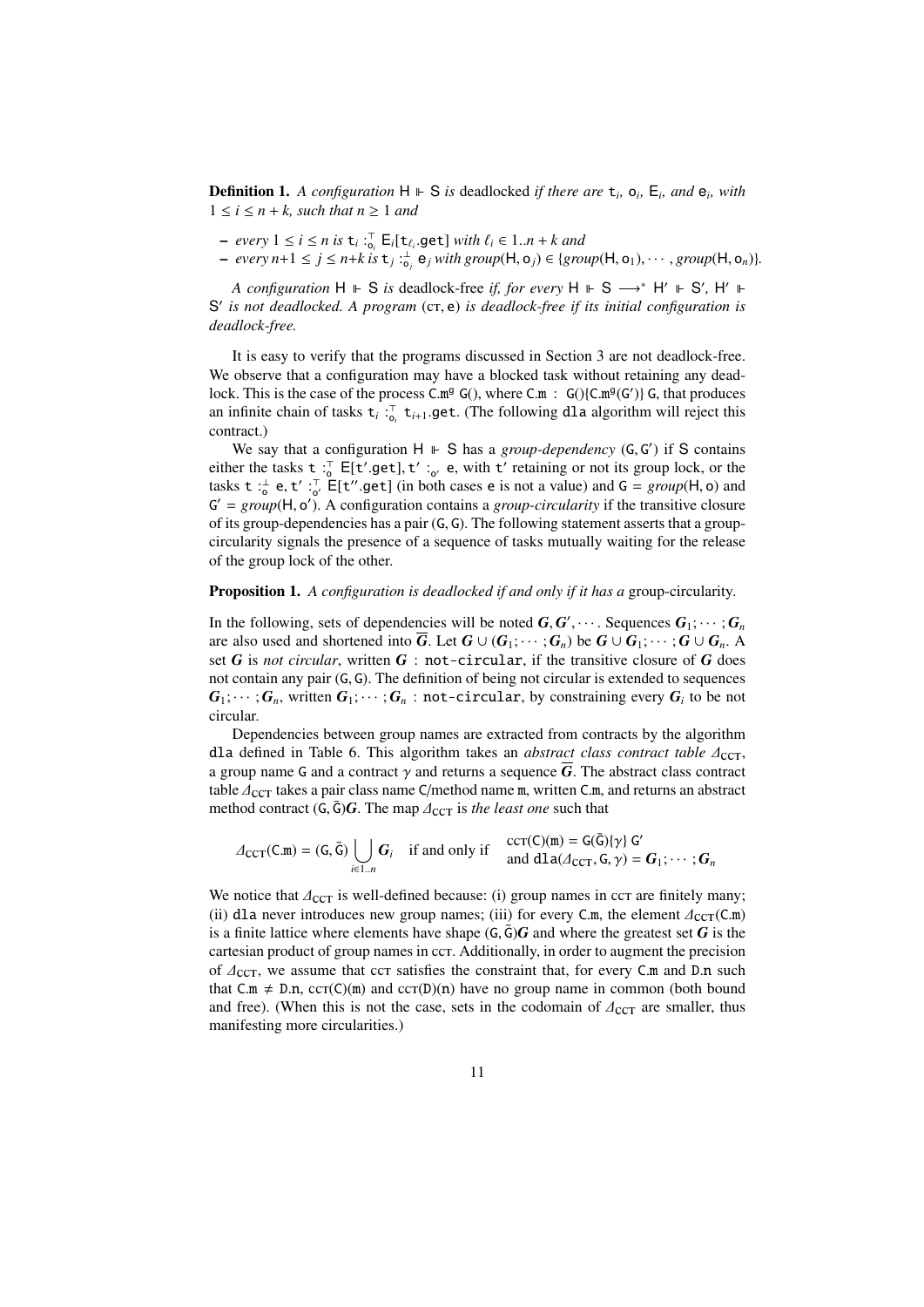| $dla(\Delta_{CCT}, G, \varepsilon) = \emptyset$                                                                          |                                                                                                                                                                                | $\Delta_{\text{CCT}}(C.m) = (G''; \bar{G}'')G$ dla $(\Delta_{\text{CCT}}, G, \gamma') = \overline{G}$ |  |
|--------------------------------------------------------------------------------------------------------------------------|--------------------------------------------------------------------------------------------------------------------------------------------------------------------------------|-------------------------------------------------------------------------------------------------------|--|
|                                                                                                                          | $dla(\angle_{CCT}, G, C.m G'(\bar{G}'); \gamma') = G[G'; \bar{G}' / G''; \bar{G}''] \cup \overline{G}$                                                                         |                                                                                                       |  |
|                                                                                                                          | $\Delta_{\text{CCT}}(C.m) = (G''; \bar{G}'')G$ dla $(\Delta_{\text{CCT}}, G, \gamma') = \bar{G}$                                                                               |                                                                                                       |  |
| $dla(\Delta_{CCT}, G, C.m^g G'(\bar{G}'); \gamma') = (\{(G, G')\} \cup G[G'; \bar{G}' /_{G''}; \bar{G}']); \overline{G}$ |                                                                                                                                                                                |                                                                                                       |  |
|                                                                                                                          | $\Delta_{\text{CCT}}(C.m) = (G''; \bar{G}'')G$ dla $(\Delta_{\text{CCT}}, G, \gamma') = G$                                                                                     |                                                                                                       |  |
|                                                                                                                          | dla( $\Delta_{\text{CCT}}$ , G, C.m <sup>a</sup> G'( $\bar{G}'$ ); $\gamma'$ ) = G[ <sup>G'; <math>\bar{G}'/_{G''}</math>: <math>\bar{G}''</math>]; <math>\bar{G}</math></sup> |                                                                                                       |  |

#### Table 6. The algorithm dla

Let us comment the rules of Table 6. The second rule of dla accounts for method invocations C.m G'( $\vec{G}$ '); γ'. Since the code of C.m will run asynchronously with respect to the continuation  $\gamma'$ , i.e., it may be executed at any stage of  $\gamma'$ , the rule adds the pairs of the continuation  $\gamma'$ , *i.e.* it may be executed at any stage of  $\gamma'$ , the rule adds the pairs of  $\Gamma$  m (stored in  $A_{\text{CCT}}(C, m)$ ) to every set of the sequence corresponding to  $\gamma'$ . The third rule C.m (stored in  $\Delta_{\text{CCT}}(C,m)$ ) to every set of the sequence corresponding to  $\gamma'$ . The third rule<br>of dl a accounts for method invocations followed by get C m<sup>g</sup>  $G'(\vec{G}')$ ;  $\gamma'$  Since the code of dla accounts for method invocations followed by  $\text{get C.m}^g G(\bar{G}'); \gamma'$ . Since the code<br>of C m will run *before* the continuation  $\gamma'$  the rule prefixes the sequence corresponding of C.m will run *before* the continuation  $\gamma'$ , the rule prefixes the sequence corresponding<br>to  $\gamma'$  with the pairs of C m extended with (G G'), where G is the group of the caller and G' to  $\gamma'$  with the pairs of C.m extended with  $(G, G')$ , where G is the group of the caller and G'<br>is the group of the called method. The rule for method invocations followed by await is the group of the called method. The rule for method invocations followed by await is similar to the previous one, except that no pair is added because the await operation releases the group lock of the caller.

A program (ct, e) is deadlock free if  $\vdash$  (ct, e) : cct,  $(T, G), \gamma$  and  $dla(\Delta_{CCT}, G, \gamma)$  : not-circular, where G is a fresh group name, that is G does not clash with group names in cct (group names in  $\gamma$  are either G or fresh as well – see Table 4).

*Example 2.* Let C and D be the classes of Table 1 and D' be the class in Section 3. We derive the following contract class table cc $\tau$  and abstract contract class table  $\Delta_{\text{CCT}}$ :

| $C.m \mapsto G() \{ \varepsilon \} G'$                                                                                          | $C.m \mapsto (G) \emptyset$           |
|---------------------------------------------------------------------------------------------------------------------------------|---------------------------------------|
| $D.n \mapsto E(E')[D.m^g:E']$ ) $E''$                                                                                           | $D.n \mapsto (E, E') \{ (E, E') \}$   |
| $D.m \mapsto F() \{ \varepsilon \} F'$                                                                                          | $D.m \mapsto (F) \emptyset$           |
| $D', n \mapsto H(H', H'') \{D', p : H'(H'')\}$ ; $D', p : H''(H')\}$ H $D', n \mapsto (H, H', H'') \{(H', H'')\}$ , $(H'', H')$ |                                       |
| $D'.p \mapsto I(I')\{\ D'.m^g: I'() \} I''$                                                                                     | $D', p \mapsto (I, I') \{ (I, I') \}$ |
| $D'$ . $m \mapsto L() \{ \varepsilon \} L'$                                                                                     | $D', m \mapsto (L) \emptyset$         |
|                                                                                                                                 |                                       |

Now consider the expressions (newg D())!n(newg D()).get and (newg D())!n(new D()).get of Section 2, which have contracts  $D.n^9:L_2(L_3)$  and  $D.n^9:L_2(L_1)$ , respectively, with L<sub>1</sub> being the group of this. We obtain  $dLa(CCT, L_1, D, n^g : L_2(L_3)) = \{(L_2, L_3), (L_1, L_2)\}$ <br>and  $dLa(CCT, L_1, D, n^g : L_2(L_2)) = \{(L_2, L_3), (L_1, L_2)\}$ and  $dla(\Delta_{CCT}, L_1, D.n^g : L_2(L')) = \{(L_2, L_1), (L_1, L_2)\}\$  where the first set of dependencies<br>has no group-circularity – therefore (never D()) in (never D()), get is deadlock-free has no group-circularity – therefore (newg  $D()$ )!n(newg  $D()$ ).get is deadlock-free – while the second has a group-circularity – (newg  $D()$ )!n(new  $D()$ ).get – may manifest a deadlock, and indeed it does.

Next consider the expression (newg  $D'($ ) !n(newg  $D'($ ),new  $D'($ ).get of Section 3, which has contract D'.nº:L"(L"",L'), being L' the group of this. We obtain

dla( $\Delta_{\text{CCT}}, L'$ , (newg D'())!n(newg D'(),new D'()).get) = {(L''',L'),(L',L'''),(L',L'')}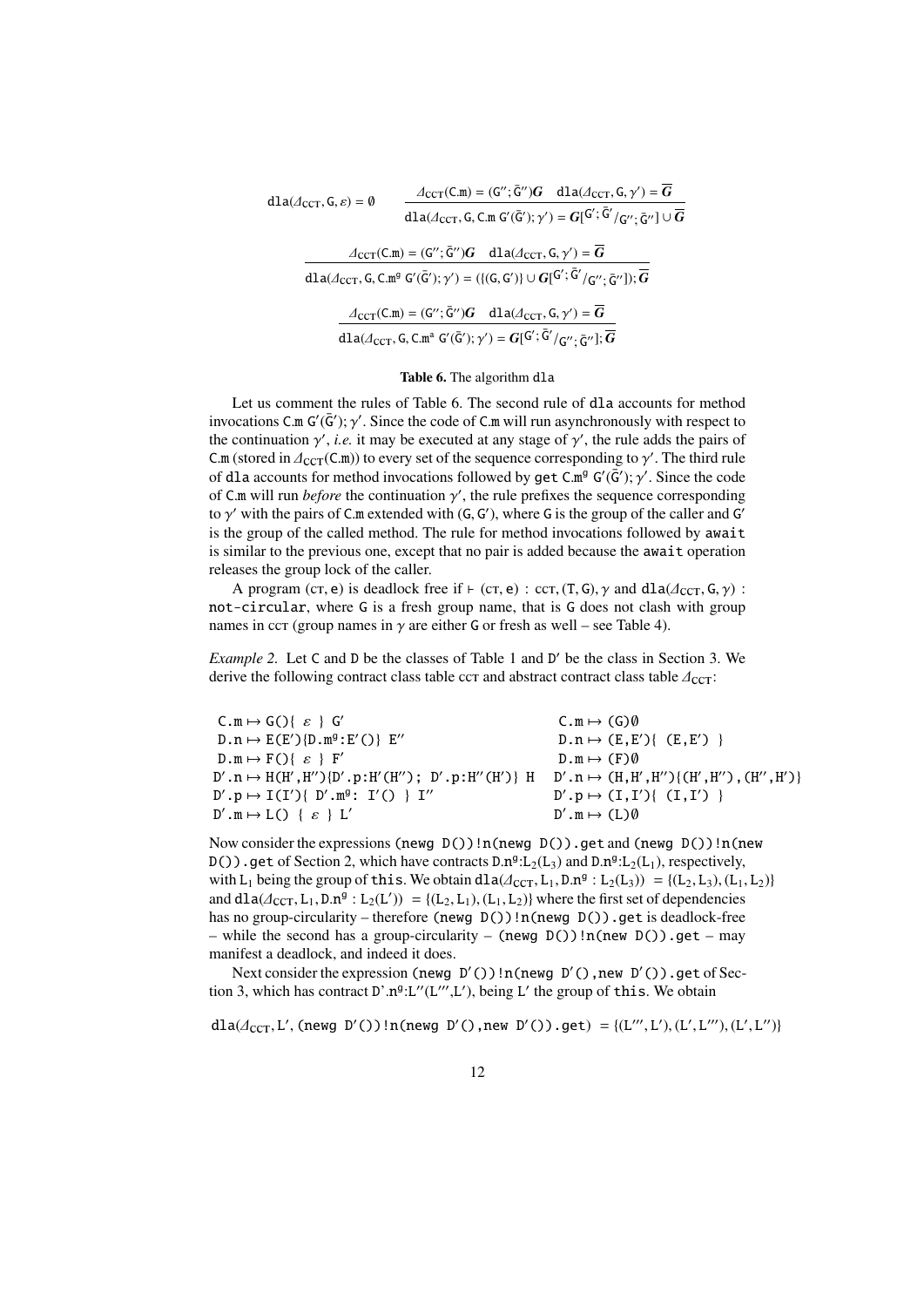where the set of dependencies manifests circularities. In fact, in Section 3, we observed that the above expression may manifest a deadlock.

The dla algorithm is correct, that is, if its result contains a group-circularity, then the evaluation of the analyzed expression may manifest a deadlock (*vice versa*, if there is no group-circularity then no deadlock will be ever manifested).

**Theorem 2.** *If*  $\vdash$  (ct, e) : (cct,  $\gamma$ ) *and*  $dla(\Delta_{\text{CCT}}, G, \gamma)$  *is not circular then* (ct, e) *is deadlock-free.*

The algorithm dla may be strengthened in several ways. Let us discuss this issue with a couple of examples. Let C' be the class

```
class C' { C' m(C' b, C' c){ return b!n(c).get ; c!n(b).get ;}
          C' n(D' c){ return (c!p).get ;}
          C' p() { return new C'() ;} }
```
and let ccr be its contract class table:

$$
C'.m \mapsto G(G', G'')\{C'.n^{g}: G'(G'') \ ; \ C'.n^{g}: G'(G')\} G'
$$
  

$$
C'.n \mapsto F(F')\{C'.p^{g}: F'()\} F'
$$
  

$$
C'.p \mapsto E() \{\epsilon\} E
$$

The reader may verify that the expression (new  $C'($ ))!m1(newg  $C'()$ , newg  $C'($ )) never deadlocks. However, since  $\Delta_{\text{CCT}}(C', m) = (G, G', G'')\{(G, G'), (G', G''), (G', G''), (G'', G')\}$ <br>the algorithm dla wrongly returns a circular set of dependencies. This problem is due to the algorithm dla wrongly returns a circular set of dependencies. This problem is due to the fact that  $\Delta_{\text{CCT}}$  melds the group dependencies of different time points into a single set. Had we preserved the temporal separation, that is  $\{(G, G'), (G', G'')\}$ ;  $\{(G, G''), (G'', G')\}$ , no<br>group-circularity should have been manifested group-circularity should have been manifested.

The second problem is due to the fact that free group names in method contracts should be renamed each time the method is invoked (with fresh group names) because two invocations of a same method create different group names. On the contrary, the algorithm dla always uses the same (free) name. This oversimplification gives a wrong result in this case. Let C" be class C" { C" m(){ return (newg  $C''(x)$ !  $m(x)$ . get ;  $\}$  (with ccr( $C''(m) = G(\{C'm^g : G'(c)\}$  and consider the expression (newg  $C'(0)$ !m().get. The evaluation of this expression never manifests a deadlock, however its contract is  $C''$ .  $m^9$ : F() and the algorithm dla will return the set  $J(G, F)$  ( $F(G')$ ), which has a group-circularity. In the conclusions we will set  $\{(G, F), (F, G'), (G', G'), \}$ , which has a group-circularity. In the conclusions we will<br>discuss the techniques for reducing these errors discuss the techniques for reducing these errors.

# 6 Related works

The notion of grouping objects dates back at least to the mid 80'es with the works of Yonezawa on the language ABCL/1 [8, 21]. Since then, several languages have a notion of group for structuring systems, such as Eiffel// [3], Hybrid [17], and ASP [4]. A library for object groups has also been defined for CORBA [7]. In these proposals, a single task is responsible for executing the code inside a group. Therefore it is difficult to model behaviours such as waiting for messages without blocking the group for other activities.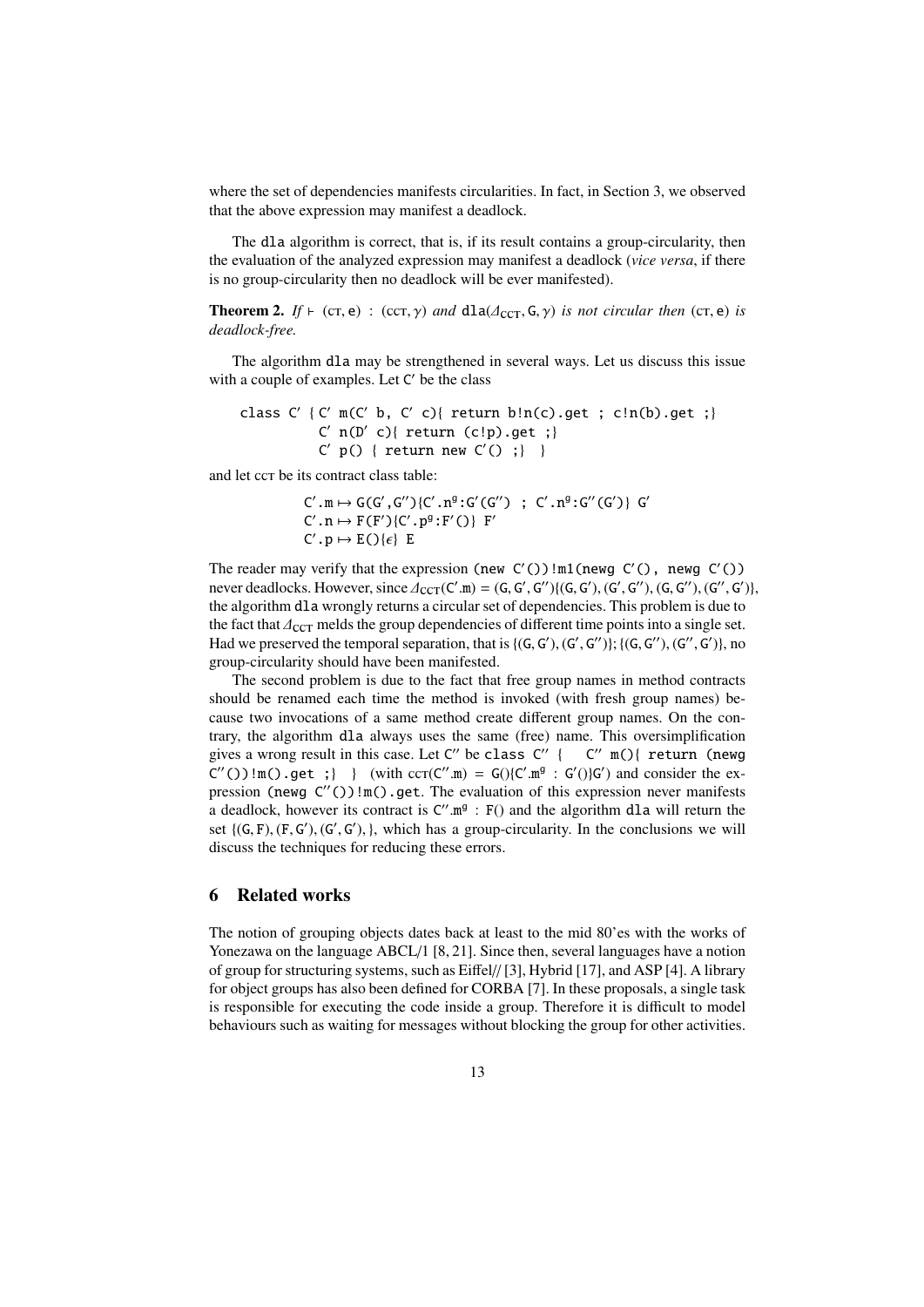Our FJg calculus is inspired to the language Creol that proposes object groups, called *JCoBoxes*, with multiple cooperatively scheduled tasks [10]. In particular FJg is a subcalculus of JCoBox*<sup>c</sup>* in [19], where the emphasis was the definition of the semantics and the type system of the calculus and the implementation in Java.

The proposals for static analyses of deadlocks are largely based on types (see for instance [11, 20] and, for object-oriented programs [1]). In these papers, a type system is defined that computes a partial order of the locks in a program and a subject reduction theorem demonstrates that tasks follow this order. On the contrary, our technique does not computes any ordering of locks, thus being more flexible: a computation may acquire two locks in different order at different stages, thus being correct in our case, but incorrect with the other techniques. A further difference with the above works is that we use contracts that are terms in simple (= with finite states) process algebras [12]. The use of simple process algebras to describe (communication or synchronization) protocols is not new. This is the case of the exchange patterns in sspl [18], which are based on CSP [2] and the pi-calculus [14], or of the behavioral types in [16] and [5], which use CCS [13]. We expect that finite state abstract descriptions of behaviors can support techniques that are more powerful than the one used in this contribution.

### 7 Conclusions

We have developed a technique for the deadlock analysis of object groups that is based on abstract descriptions of methods behaviours.

This study can be extended in several directions. One direction is the total coverage of the full language FJg. This is possible by using *group records*  $\Theta$ ,  $\Theta' = G[f_1 :$  $\Theta_1, \cdots, f_k : \Theta_k$  instead of simple group names. Then contracts such as C.m : G( $\bar{G}$ ) become C.m :  $\Theta(\Theta_1, \dots, \Theta_n)$  and the rule (T-FIELD) is refined into

$$
\frac{\Gamma \vdash \text{this}: (C, G[\overline{f} : \overline{\Theta}]), \varepsilon \quad D \ f \in \text{fields}(C) \quad f : \Theta' \in \overline{f} : \overline{\Theta}}{\Gamma \vdash \text{this}.f : (D, \Theta'), \varepsilon}
$$
\nThe overall effect of this extension is to hinder the notation used in the paper, without

conveying any interesting difficulty (for this reason we have restricted our analysis to a sublanguage). We claim that every statement for plain FJg in this paper also hold for full FJg.

A different direction of research is the study of techniques for augmenting the accuracy of the algorithm dla, which is imprecise at the moment. The intent is to use finite state automata with name creation, such as those in [15], and modeling method contracts in terms of finite automata and study deadlocks in sets of these automata.

Other directions address extensions of the language FJg. One of these extensions is the removal of the constraint that future types cannot be used by programmers in FJg. Future types augment the expressivity of the language. For example it is possible to synchroniza several tasks and define *livelocks*:

```
class C { f: Fut(C) ; C m() { return this. f = this!n() ; new C() ;}
                     C n() { return this.f.get ; new C() ;}
```